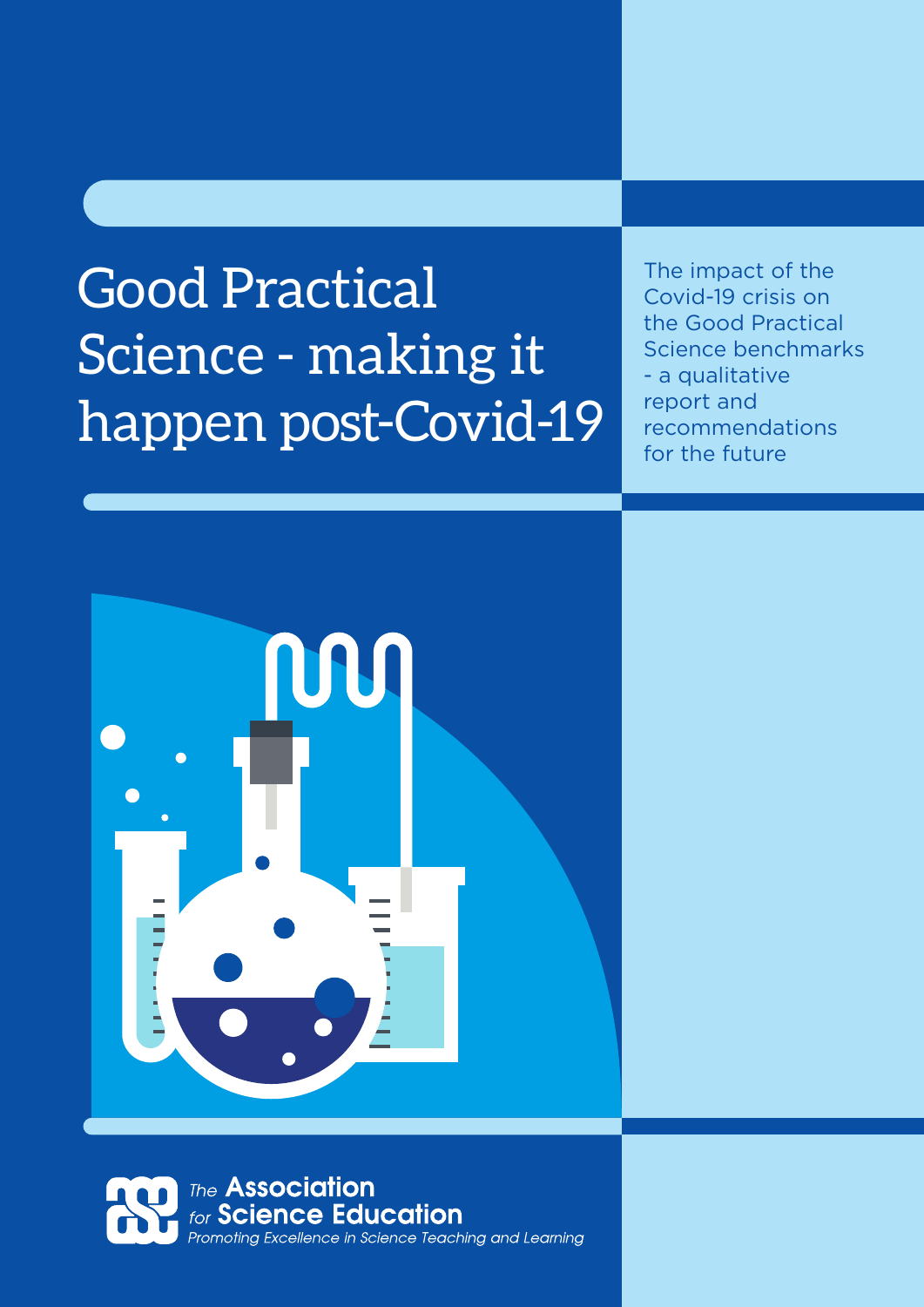# **Good Practical Science - making it happen**

The impact of the Covid-19 crisis on the Good Practical Science benchmarks - a qualitative report and recommendations for the future

First published 2020 Association for Science Education College Lane, Hatfield, Herts AL10 9AA Tel: +44 (0)1707 283000 Email: info@ase.org.uk Website: www.ase.org.uk

Supported by the Gatsby Charitable Foundation

© 2020 Association for Science Education

The materials in this publication may be reproduced for personal and educational use of a non-commercial nature without the permission of the publisher or author provided that the source is acknowledged. Permission is needed to copy or reproduce for any other purpose, and requests should be addressed to the ASE.

Lead author and editor: Richard Needham ASE project team: Marianne Cutler, Richard Needham, Ed Walsh

The ASE wishes to thank the following experienced science leaders for their contributions to this report: Matt Docking (Kings Lynn Academy), Euan Douglas (Saint George Catholic College), Craig Gower (Launceston College), Caroline Greer (Bloomfield Collegiate School), Jon Hitchcock (Helston Community College), Tara Neve-Scott (Great Torrington School).

The Association for Science Education (ASE) is the largest subject association in the UK. As the professional body for all those involved in science education from pre-school to higher education, the ASE provides a national network supported by a dedicated staff team. Members include teachers, technicians and advisers. The Association plays a significant role in promoting excellence in teaching and learning of science in schools and colleges. For more information, go to www.ase.org.uk

In 2017, the Gatsby Charitable Foundation launched Good Practical Science by Sir John Holman. The report provides a framework for good practical science in schools and colleges. Using international visits, surveys and literature reviews, ten benchmarks were identified, which schools and colleges can use when planning their own approach to delivering practical science.

#### The **Association** for Science Education Promoting Excellence in Science Teaching and Learning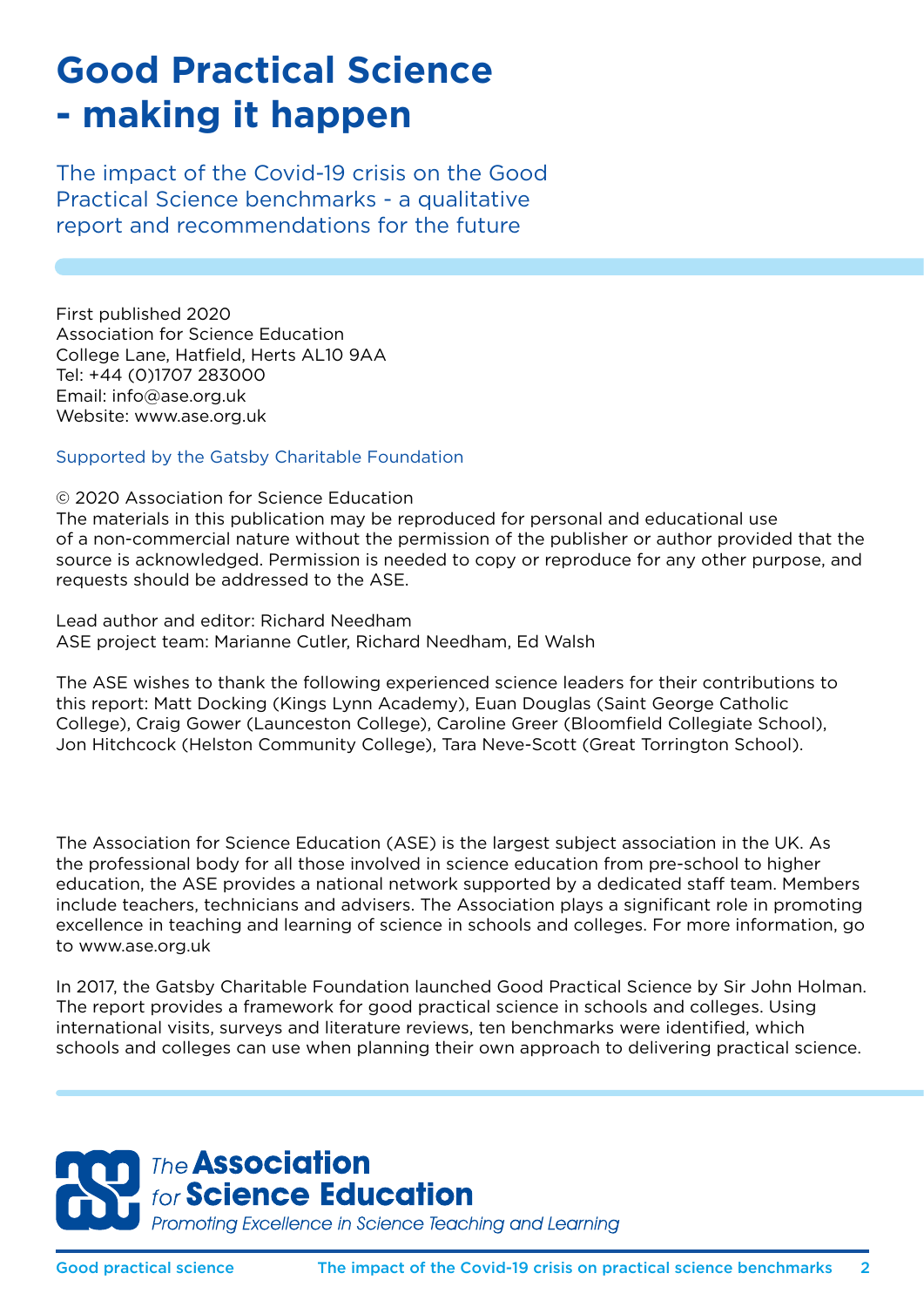### **Foreword**

The Covid-19 crisis has touched on all aspects of school life and across all subject areas. As an intrinsically practical subject, science education has been particularly impacted by this year's school closures, with difficulties in carrying out practical work set to continue into the new school year.

The importance of this issue for science teachers, leaders and technicians is clear and has been reflected in ASE's recent practical science activities, with over 1,500 teachers and technicians registering for our practical science webinar and almost 900 teachers and technicians responding to our online surveys on practical science in a post lockdown world.

These activities have highlighted both the pressure to catch up on content missed during lockdown and challenges associated with social distancing within classrooms and school laboratories, both of which will reduce the likelihood and frequency of practical work being carried out over the next school year. Alarmingly, at the point where the surveys' snapshots was taken, one in five respondents were anticipating carrying out no practical science at all with their examination classes (GCSE and A-level) in the autumn term.

The Association for Science Education (ASE) is committed to championing the role of hands-on practical science both through the current crisis and in the future. We believe that, as part of an excellent science education, all students should have access to frequent, varied and purposeful practical science, led by expert teachers, with strong technical support and suitable facilities and equipment. Although the Covid-19 crisis has certainly made this more challenging, we believe that it is still possible – and vital – to carry out practical work effectively.

This report provides an expert review of the [Good Practical Science benchmarks](https://www.gatsby.org.uk/education/programmes/support-for-practical-science-in-schools#:~:text=The%20Benchmarks%20%20%201%20Planned%20Practical%20Science,laboratories%20%20...%20%205%20more%20rows%20)<sup>1</sup> through a Covid-19 lens, setting out where usual practice will need to be modified in light of the pandemic and with recommendations for schools and colleges, policymakers and others working in science education. We hope that the report will provide a valuable source of guidance to help ensure that frequent, high quality practical science can continue through this unprecedented period and we are grateful for the support of the Gatsby Foundation with this work.

Hannah Russell, ASE Chief Executive Officer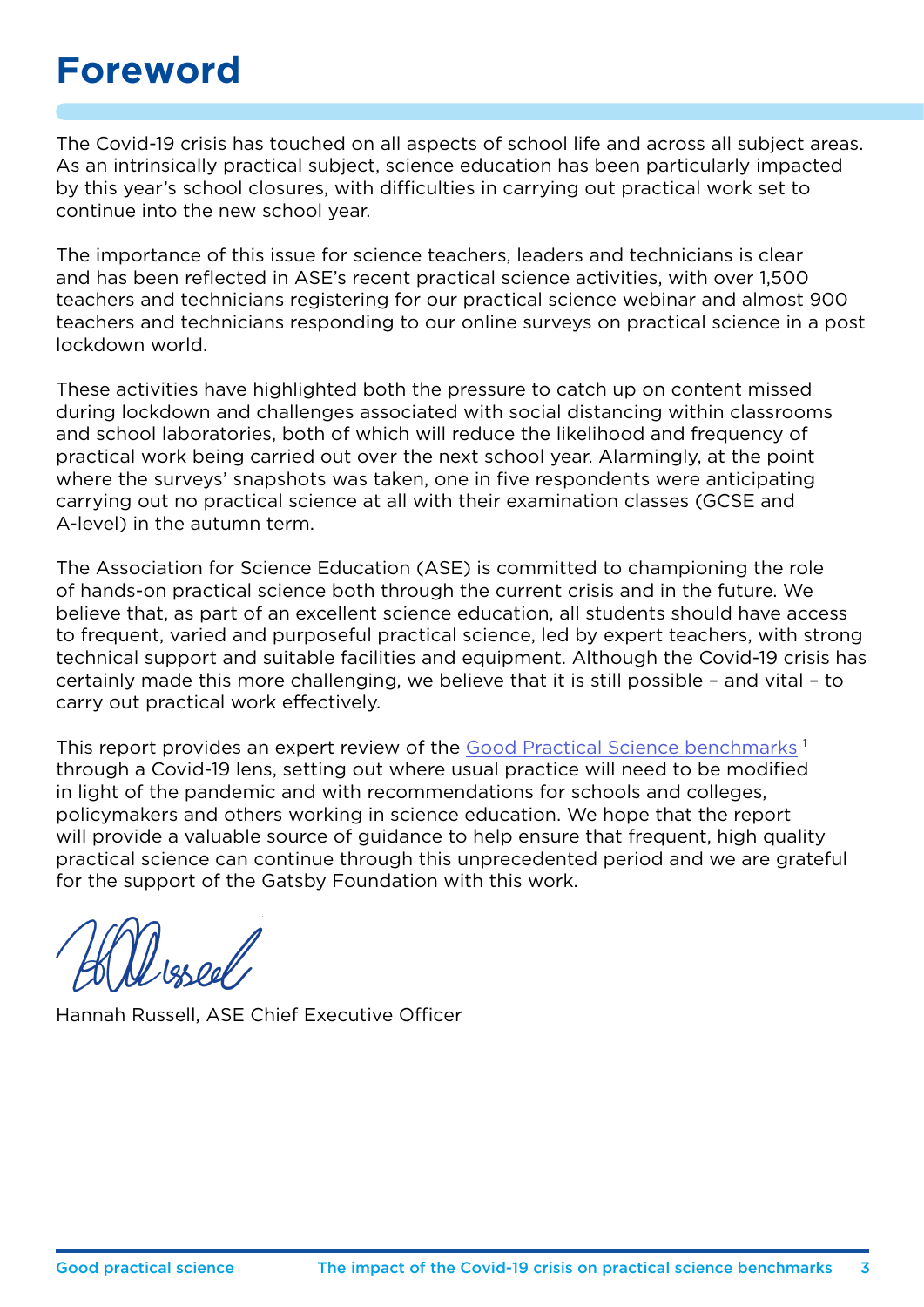# **Introduction**

In June 2020, the ASE carried out two online surveys into practical science in a postlockdown world: [one of science leaders and teachers](http://www.surveymonkey.com/create/preview/?sm=m2_2FbRLfA_2FO8x0EoZVEBTqEZzfAvqk94foQ1GmjwlXwE_3D) <sup>2</sup> (410 responses) and a second [survey of science technicians](http://www.surveymonkey.com/create/preview/?sm=_2BlrPBL3w3LFuoVr5V2ihRUrYdrtON5jOtruq6tRJUMo_3D)<sup>3</sup> (472 responses). Responses to both surveys identified a number of concerns about teaching science, and particularly the use of practical science, during lockdown caused by the Covid-19 pandemic, and the subsequent return to school for some students.

These responses and the emerging concerns were used as the focus for discussions with a number of experienced subject leaders. These discussions took place online in late June between small groups of experienced science leaders and the ASE 'Good Practical Science – Making It Happen' team.

The following report identifies, for each of the [Good Practical Science benchmarks](http://www.gatsby.org.uk/education/programmes/support-for-practical-science-in-schools)<sup>4</sup>, where it has been or shortly will be necessary to modify usual practice, and provides suggestions for how the benchmarks could be enhanced to give further support to less experienced science teachers and those in science leadership roles. The discussion comments in each benchmark section contain either free text responses to survey questions, or summaries of comments made during the online discussions. Recommendations for each benchmark are included for schools and colleges and, also more generally, for policymakers and others working in science education, to help inform future work in this area.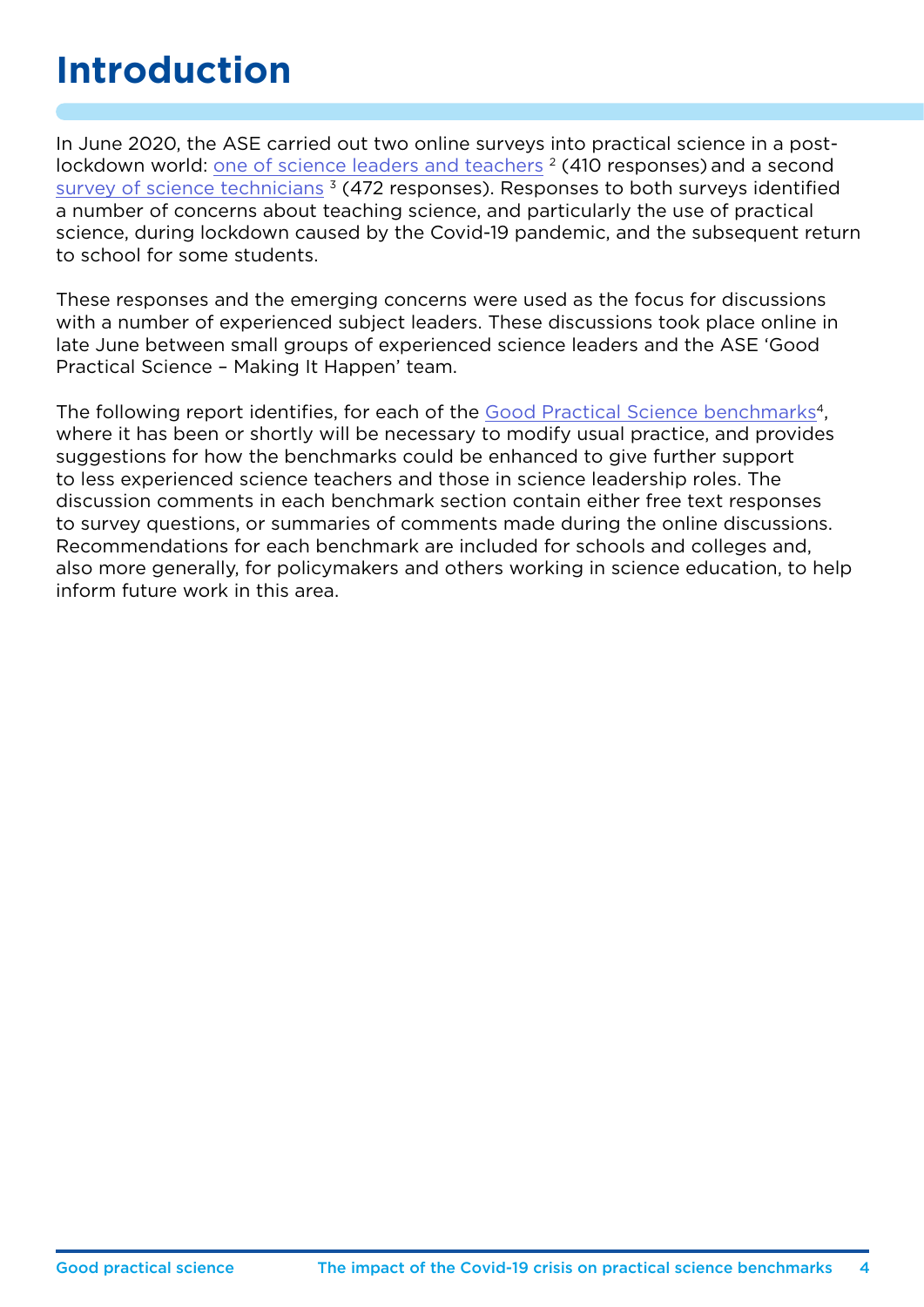# **Benchmark 1: Planned practical science**

*"Every school should have a written policy that explains why teachers use practical science, the outcomes they expect from it and how they achieve those outcomes. The process of producing the policy is as important as the policy itself."*

### Rationale

Existing policies on practical science have been shown to be effective in developing consistency and good practice within the department in normal circumstances. However, the introduction of home schooling and the anticipated return to school or college, once infection measures are eased, have demonstrated that these policies need to be reviewed to take account of new ways of working, and for contingencies in case further school restrictions are required.

The ASE's benchmark 1 project has produced [two resources](http://www.ase.org.uk/resources/good-practical-science-making-it-happen)<sup>5</sup> and a [poster](http://www.ase.org.uk/sites/default/files/GPS%20Poster.pdf ) <sup>5</sup> to support schools and colleges who are considering their own written policy.

### Discussion comments

- In future, we will probably invest more use in online classroom technology, but will need to provide support and training for pupils and their parents in using these effectively."  $\epsilon$
- The home has become a bigger influence on a student's progress than previously,<br>
so parental support and things like Internet access need to be considered in<br>
future policies." so parental support and things like Internet access need to be considered in future policies."
- As inexperienced teachers may be encountering practical science teaching with<br>
even less confidence than usual, it will be necessary to provide effective subject-<br>
specific mentors." even less confidence than usual, it will be necessary to provide effective subjectspecific mentors."

### **Commentary**

A good proportion of survey respondents (60%), and our focus group science leaders, have a practical science policy in place and this helped during the current crisis to focus efforts. Discussions indicated that all benchmarks would need to be revisited when updating policies, and started with the purposes of practical activities, leading on to different types of effective activities, the challenges plus opportunities presented by technologies for remote learning, and supporting teachers and technicians to ensure that practical work remains an essential component of science learning. Each of these is explored further in their relevant benchmark sections of this report.

The purposes of practical science most frequently emphasised were using practical work to help students understand theory, and for motivation. Far less emphasis was placed on the teaching of practical skills, principles of enquiry or communication and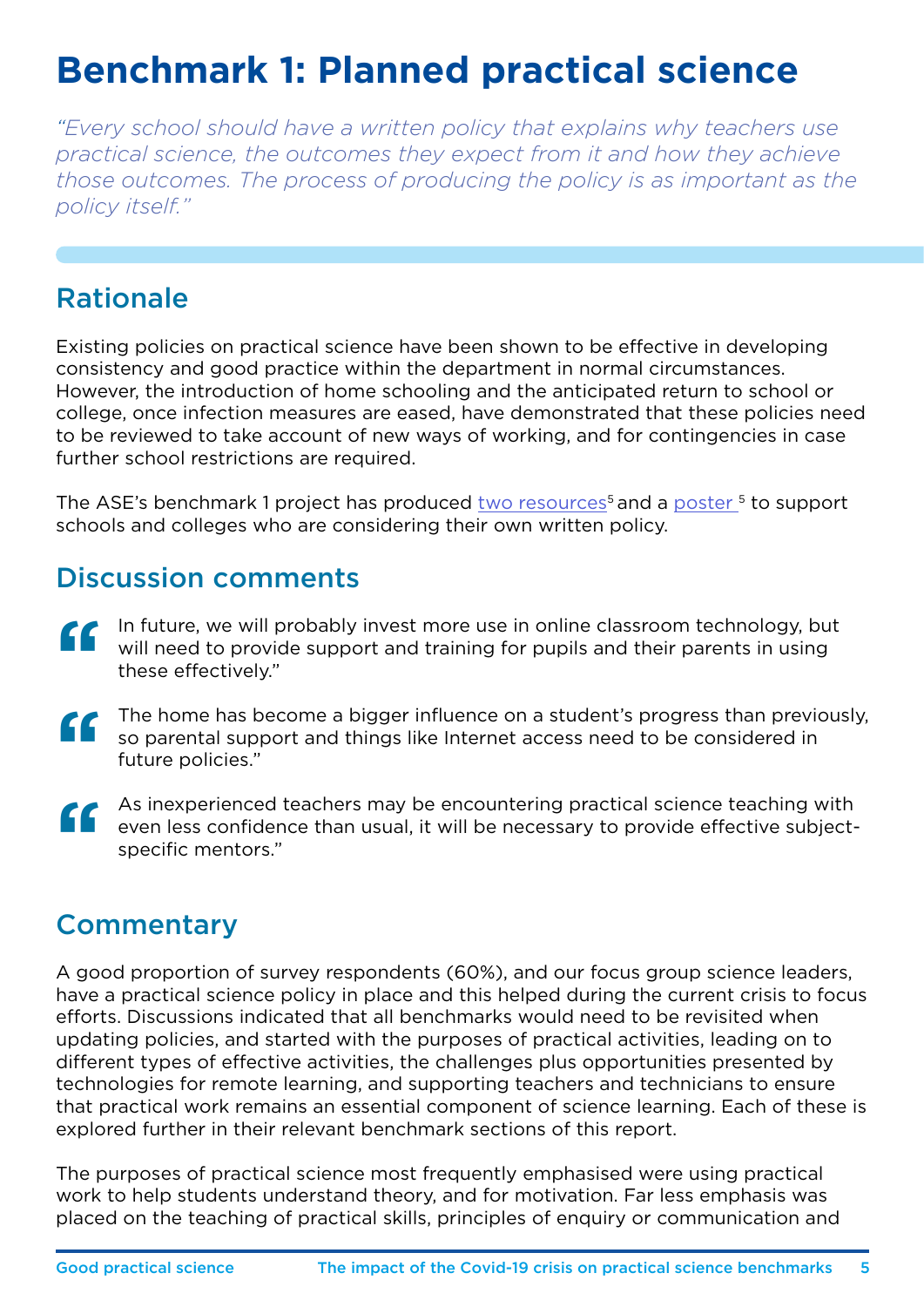### **Benchmark 1: Planned practical science**

teamwork, although, on return to school or college, respondents intended to place a similar emphasis on each of these five purposes.

Teaching students remotely from home has led to far greater use of digital technology than previously, but there is concern that many students may not have adequate access to hardware and the Internet, or adequate support structures when away from school. In some schools and colleges, there are restrictions on the forms of digital communication that are permitted, but all the teachers in discussion groups were making some use of specific types of online classroom.

The use of such technology is leading to different ways of communicating, recording data and storing resources. However, this can be time-consuming, and experiments conducted online have not always been successful. Such 'remote working' has also shown the importance of clear and well-structured instructions to students. Hence, as well as the need for support and training for students and their parents, there is also a need for further teacher professional development.

Since the onset of the pandemic, teachers have been providing classes with data sets when teaching investigative skills rather than relying on students' own data collected in a practical activity. Restrictions on the amount of practical science that is possible have led to an uncoupling of the teaching of enquiry processes from practical skills so that a clearer focus can be achieved. The timing of when areas are taught has also been modified, leading to the spreading of teaching specific skills across all year groups, so that more teaching of skills in lower school will be retained as this has been found to be successful.

During lockdown, pupils at home and in school were working with simulations more than other types of practical activity. There were few examples of open-ended investigations, fieldwork or citizen science activities, and so schools and colleges need to consider how to redress this balance.

#### Recommendations to schools and colleges

- Review practical science policies in the light of uncertainty around returning to normal working conditions and the possible need for remote teaching in future.
- Put in place steps to support students who may be at significant disadvantage if the department decides to make greater use of digital technology for home learning.
	- Plan for the training and support needs of students, parents, technicians and teachers for any planned changes to current practice.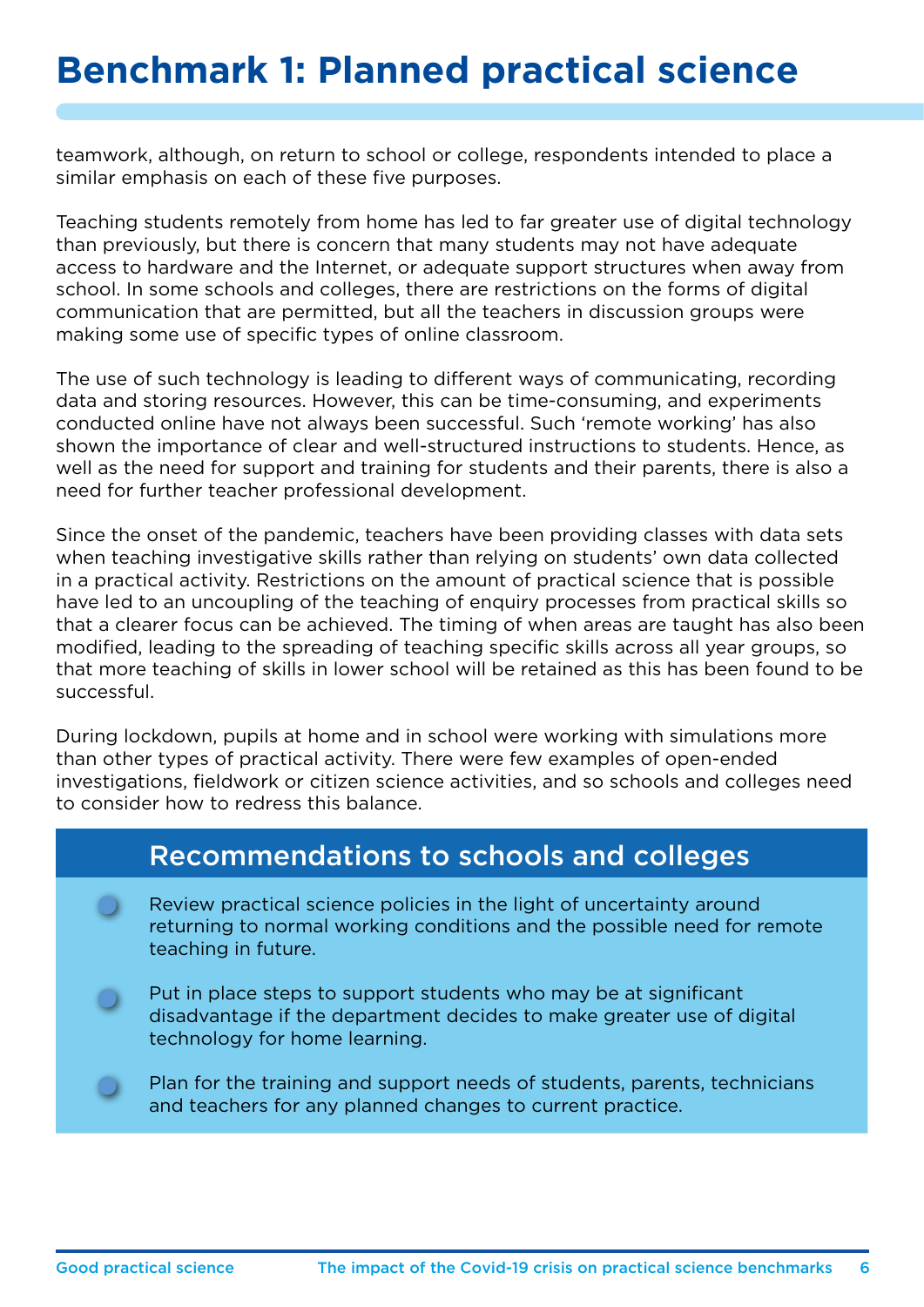# **Benchmark 2: Purposeful practical science**

*"Teachers should know the purpose of any practical science activity, and it should be planned and executed so it is effective and integrated with other science learning."*

### Rationale

Practical science activities can promote the learning of science in different ways, such as learning new practical techniques, supporting the understanding of a scientific theory and developing the skills of scientific enquiry, but they also have a wider purpose of engaging with learners and helping them to develop broader skills such as teamwork and communication.

Whilst isolated at home, some of these outcomes have been difficult to achieve, but using practical work to support the learning of science theory and engage and motivate students has become increasingly important. Whilst interaction with other people, and with equipment and materials, is made more difficult when working from home, careful planning by teachers has enabled many students to remain engaged in work set by schools and colleges.

### Discussion comments

- Practical science activities will be important as a means of introducing the new intake of students to science in secondary school."  $\epsilon$
- Teaching enquiry skills without equipment avoids distraction and has been more successful – focus on providing context or data rather than carrying out an investigation."  $\epsilon$
- On return to school some practical science activities will be tweaked to increase pupil motivation, which will have been badly affected by children being isolated from school for so long."  $\epsilon$
- In lockdown it is hard to teach skills, and so the focus has been on developing understanding. Practical work is a good way of revising work carried out whilst at home."  $\epsilon$

### **Commentary**

Many teachers have been setting simple practical activities to do at home, as well as making use of technology to replicate practical science. Their purpose has been to reinforce the learning of science subject matter, as well as to engage students in their learning. It has been recognised that a significant proportion of students has not engaged in learning from home, so some teachers have tried, with some success, to use video clips of practical work to re-engage learners at home. On return to school, practical work will be used to help revise and consolidate understanding of science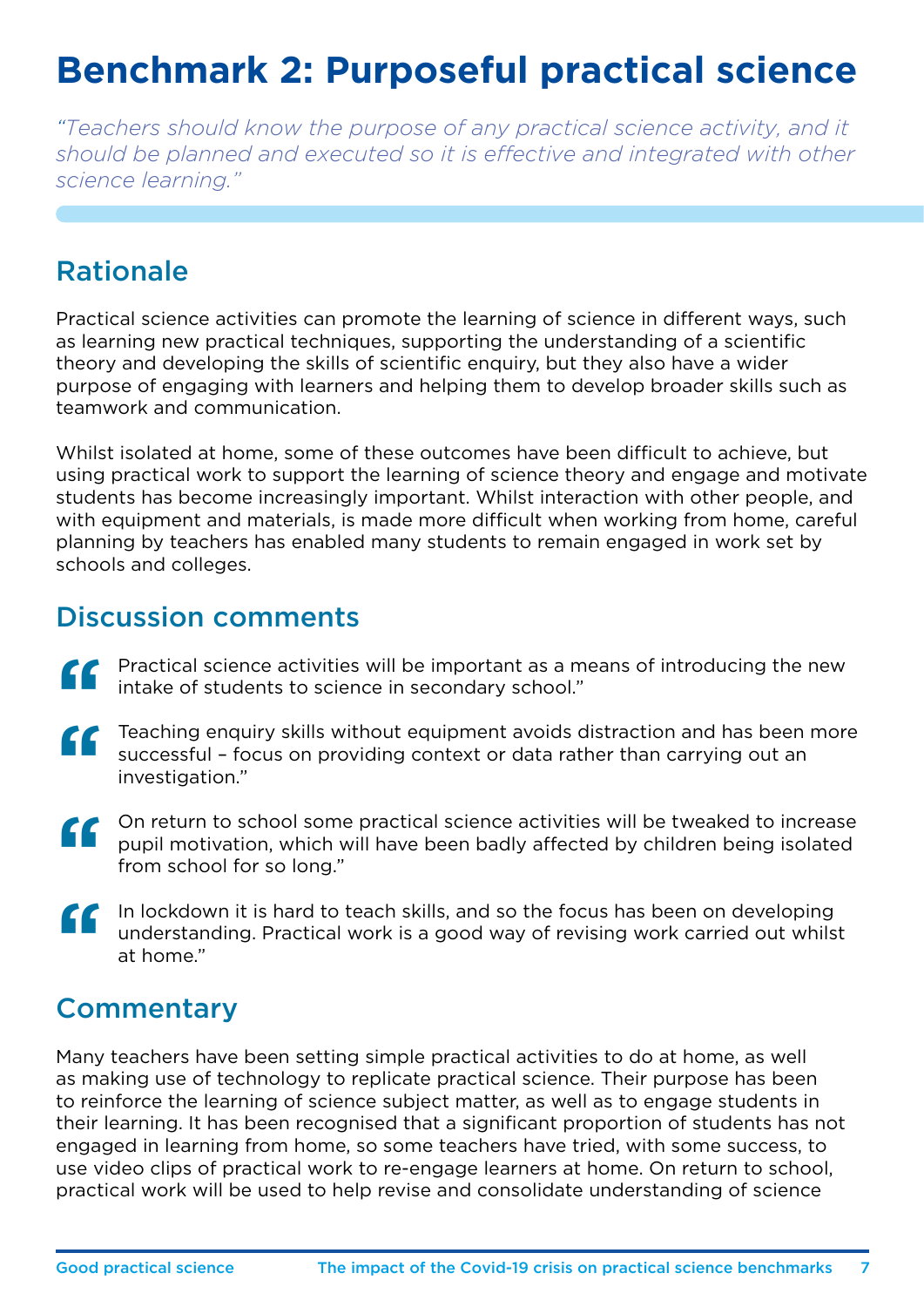# **Benchmark 2: Purposeful practical science**

theory, and also to help those children who did not engage with home learning to get back into the routines of learning science in a school laboratory.

The teacher survey results show 65% of teachers expected to place a large emphasis on the use of practical science to support understanding from September, and 60% were planning to focus on using practical science for motivation. However, many teachers (50%) were planning to offset the impact of lockdown on practical science by placing a large emphasis on the development of practical skills and the principles of scientific enquiry.

There was concern expressed in the focus groups that there may be a reduced uptake of A-level sciences by students caused by a reduction in confidence. With less direct practical experience for students in their GCSE courses, teachers believed that a proportion of potential students would be unwilling to embark on an A-level course that contains a compulsory practical component in the examination.

#### Recommendations to schools and colleges

- Consider if, how and when practical activities should be planned that help introduce new students to effective ways of learning, or reintroduce those students who may have become disengaged with learning whilst absent from school.
- Identify which practical activities are most effective at helping students develop a better understanding of science. Identify those aspects of science that benefit most from practical activities.
- Identify which groups of pupils are most motivated by practical science and those who are more motivated by other aspects of the subject, and review your curriculum to take account of these differences.
- Decide how to offset the lack of opportunities for students to plan investigations or acquire practical techniques given the changes made to examination requirements and the likely impact that this may have in subsequent years.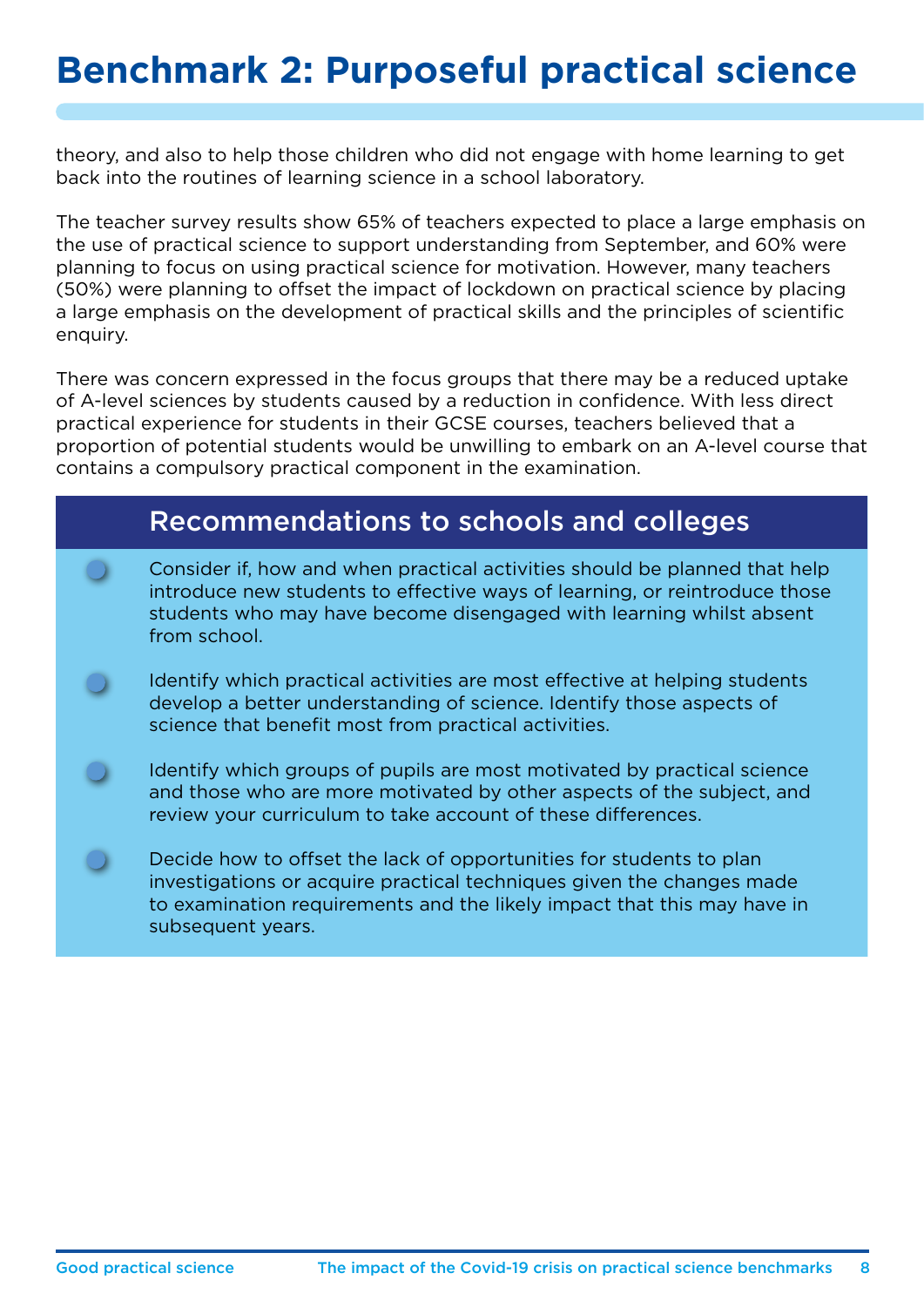# **Benchmark 3: Expert teachers**

*"Teachers should have subject-specialist training (both initial and continuing) in the subject (biology, chemistry, physics, etc) and age range they teach, so they can carry out practical science with confidence and knowledge of the underlying principles."*

### Rationale

Expert teachers are able to select appropriate practical activities and exploit each activity to achieve their intended educational purpose. During lockdown, when teaching children remotely and using online technologies in some cases, teachers found themselves needing to build up new expertise and that of their colleagues in these ways of working.

As schools and colleges return to full class sizes, changes in teaching practices will place more emphasis on safe teaching techniques, and so practical science activities are likely to make greater use of demonstrations, simulations and video clips than previously. There will need to be support for teachers and technicians in the use of these approaches, and particularly for new and inexperienced teachers who have had little exposure to practical science teaching.

### Discussion comments

- Inexperienced teachers sometimes lack confidence when performing demonstrations."  $\epsilon$
- Increased network opportunities due to online webinars, particularly [from] the Royal Society of Chemistry and ASE, and online TeachMeets have been great."  $\epsilon$
- Many new teachers are not well experienced in teaching practical science or doing practical work themselves as students."  $\epsilon$

### **Commentary**

Teacher expertise in how to use online classroom tools is improving, although some teachers have found it easier than others to set practical activities that can be done at home and which have a clear learning benefit. Teachers have found that their classes became bored when watching externally-produced video clips of practical demonstrations, but responded much more positively to clips of their own teacher doing the same demonstration but in familiar surroundings. There is an opportunity here to share expertise in the production of such clips and other aspects of digital technology, such as how to provide quality instructions that make teaching points effectively but succinctly.

Demonstrations of practical activities are likely to play a more central role in science teaching on return to school, but this is a difficult strategy to master. The teacher needs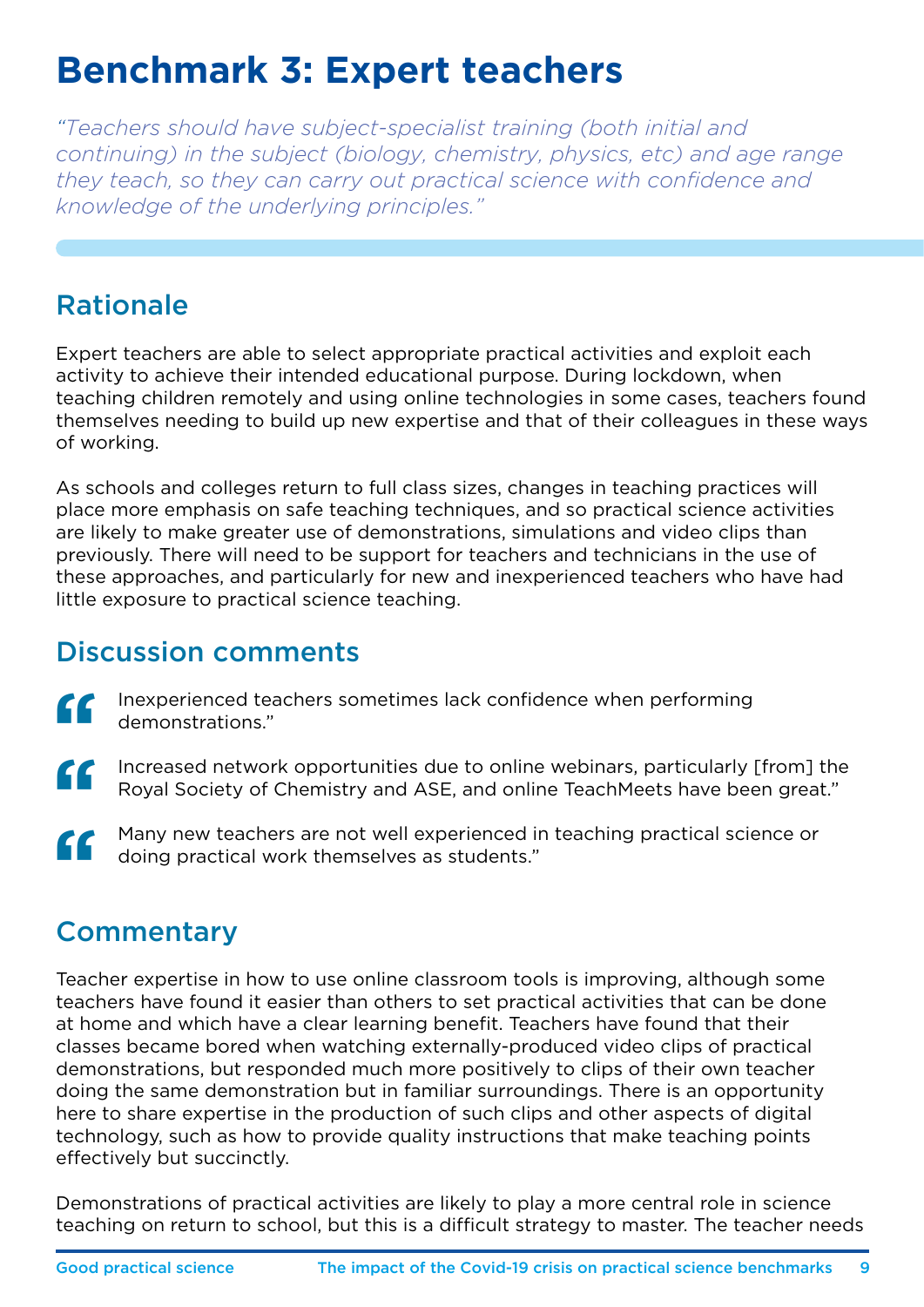### **Benchmark 3: Expert teachers**

to be confident in carrying out the activity, whilst controlling the class and engaging students in a responsive learning dialogue. One suggested approach when planning demonstrations is to ask a technician to carry out the practical work, so freeing up the teacher to interact with the class.

Additional pressures on return to school may mean insufficient time can be devoted to supporting colleagues. The teacher survey revealed that 16% of respondents did not feel their science teams have plans in place to support newly qualified teachers, inexperienced teachers or those teaching outside their subject specialism.

A further concern is that 25% of respondents do not feel that their school or college has adequate technicians with experience to support safe practical work. Yet there were numerous examples in the technicians' survey illustrating how technicians have exploited changing working conditions during the pandemic to support their department and engage in their own professional development, as suggested by this example:

 $\epsilon$ Due to many events moving online, lots of CPD opportunities have opened up and time to reflect on ways to improve the technical service moving forward. I really hope the remote webinars, training and networking events for technicians continue – in terms of access and cost effectiveness, these are a big plus for a lone technician."

### Recommendations to schools and colleges

- Ensure that expertise in the use of demonstrations, simulations and video clips can be shared across the department.
- Consider what steps are needed to support inexperienced teachers of science.
- Identify time and cost-effective means of supporting professional development made available through the increased use of online technology.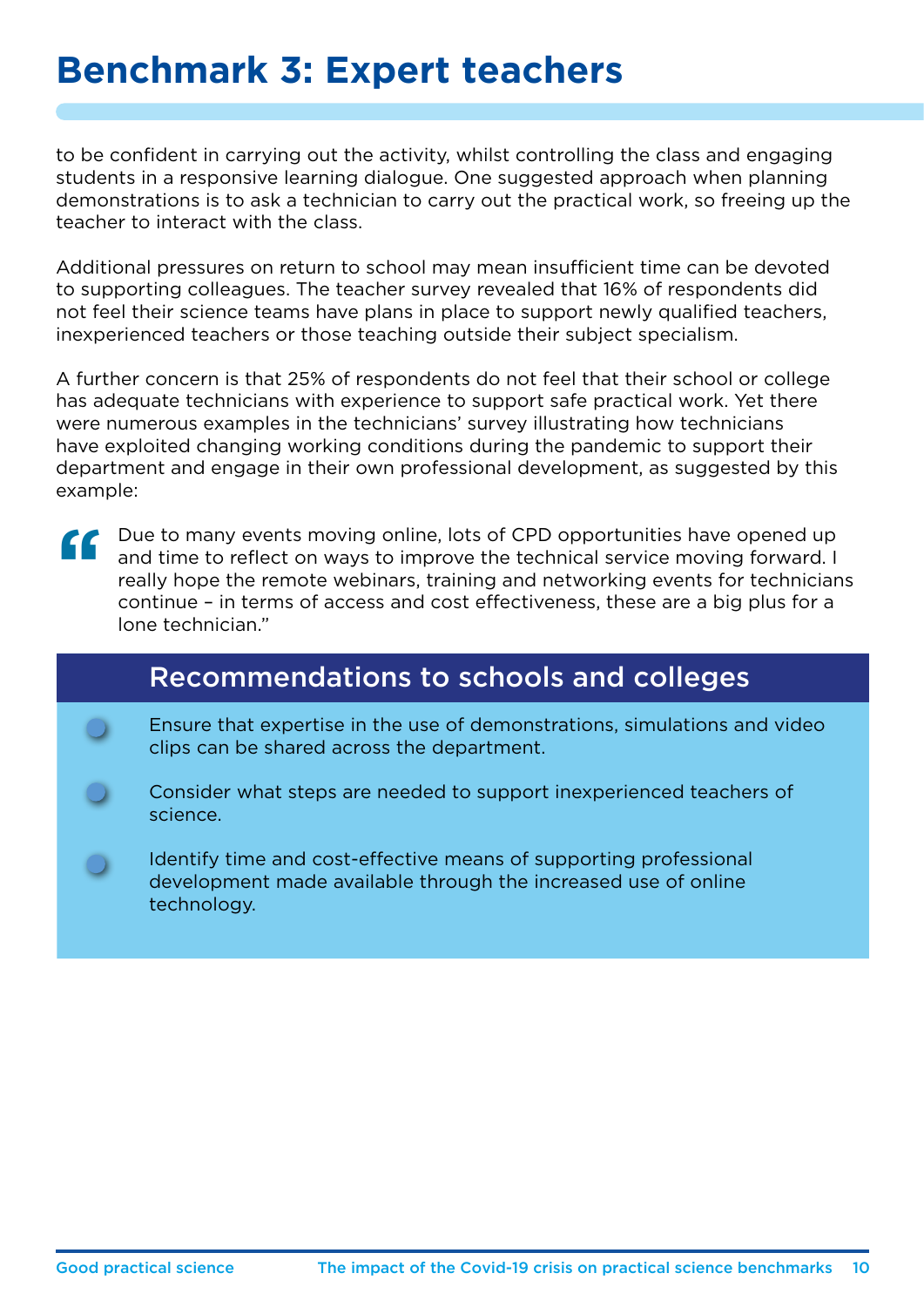## **Benchmark 4: Frequent and varied practical science**

*"Students should experience a practical activity in at least half of their science lessons. These activities can be short or long, but should be varied in type."*

### Rationale

This benchmark has provided strong guidance for planning in many schools and colleges, which have modified their policy with the proviso 'when appropriate'. Taken literally, the benchmark could lead some schools and colleges to timetable separate theory and practical lessons, but this idea was rejected by teachers in our expert panel. Rather, they saw this solution as imposing too many constraints, including the loss of spontaneity, which they consider very important, and it runs the risk of separating practical experience from theoretical understanding.

As schools return in the coming months, there is a recognition that less practical science will be possible, and therefore it is important to prioritise this limited resource according to purpose and need.

### Discussion comments

- It has pushed us towards microscale chemistry which I have been trying to introduce for a while." er<br>Se
- Structure and boundaries for movement around lab are working very well. Autisum Spectrum Disorder children are much calmer and able to co-operate better with rigid rules in place." ''
- We have been researching new experiments to better fit the curriculum whilst in lockdown." EF<sub>Cor</sub>

### Commentary

There is a concern that, because of the understandably precautionary approach advised by authorities such as [CLEAPSS](http://www.cleapss.org.uk/)<sup>6</sup> and [SSERC](http://www.sserc.org.uk/)<sup>7</sup>, there will be less practical science and that spontaneity will be reduced. In the short term, practical science will need to be more structured and planned. A varied approach to practical science is needed to address the full range of learning purposes, and this will be particularly important as not all students engaged with working from home.

It was noted that some children in examination classes may be anxious about lost time and may not be willing to engage with practical science at the perceived expense of theoretical knowledge. This challenges teachers to make the connections explicit in learning science theory through practical work.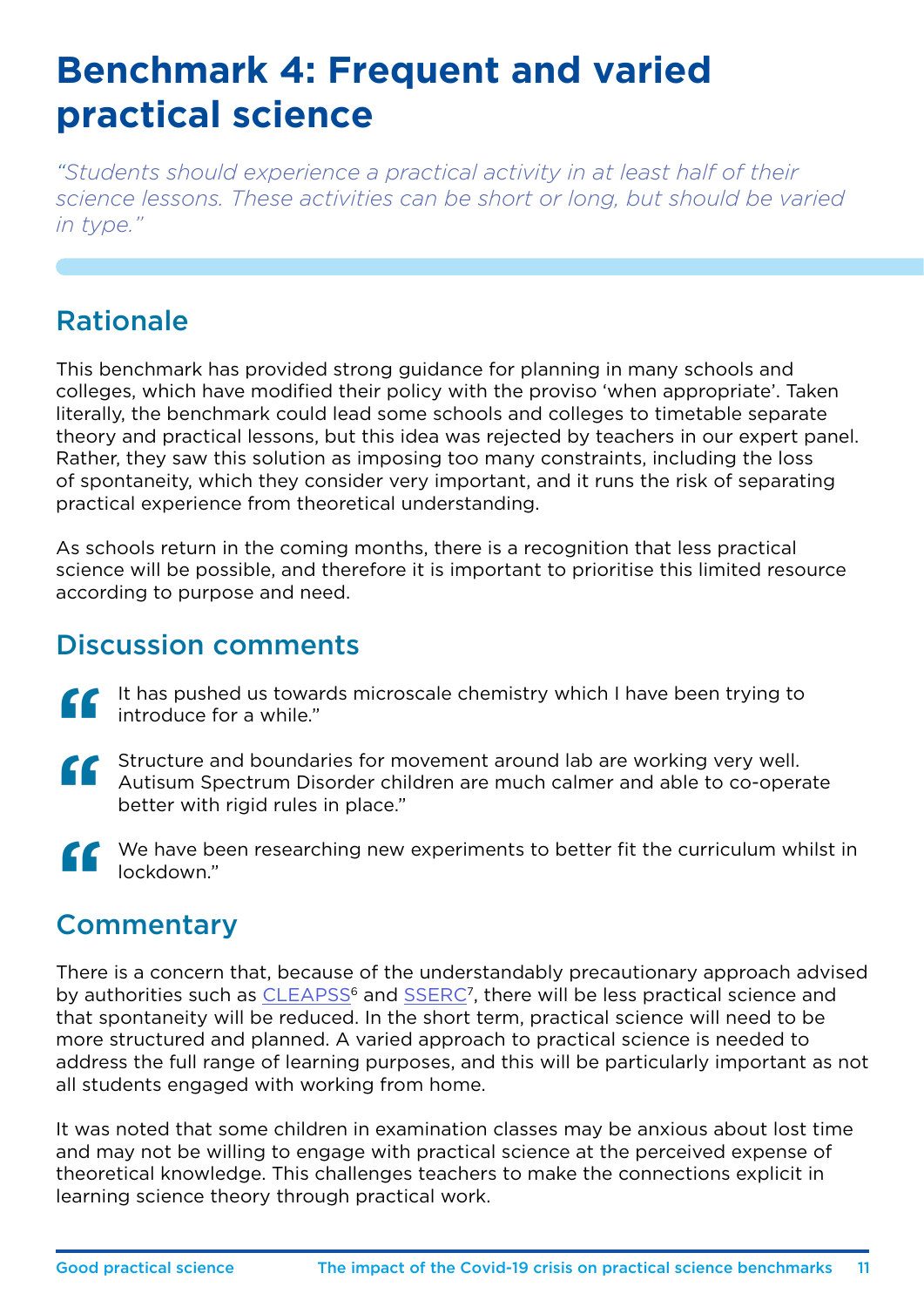# **Benchmark 4: Frequent and varied practical science**

The marking out of labs to ensure safe movement, following guidance from CLEAPSS, has proved very successful and other lockdown experiences have shown that individual working rather than small group working has made learning more effective in some schools and colleges. Relationships with vulnerable pupils have improved, there has been an improvement in student behaviour, and the quality of learning is better. However, this has to be balanced against fewer opportunities to do practical science, some rationing according to need, and an increase in preparation time for technicians. In turn, these experiences have led to re-evaluating practicals to ensure that they add value to learning.

The teacher survey showed that pre-Covid-19 lockdown, the majority (60%) of students aged 11-14 were doing some form of practical work in over 50% of lessons. This percentage fell in 14-16 and post-16 age groups, but was still over 30%. It is anticipated that this proportion will fall significantly, on return to school, to less than 18% in any age group, with about 20% of secondary students not doing any practical science at all.

#### Recommendations to schools and colleges

- List a wide range of activities that can support both face-to-face and distance learning, should further school closures be necessary.
- Investigate the use of demonstration as an effective means of teaching how to carry out practical science, and as a means of generating data for learning.
- Explore the potential of home learning as a way of facilitating types of activity that will be difficult to organise in school in the coming months, such as fieldwork and open-ended investigations.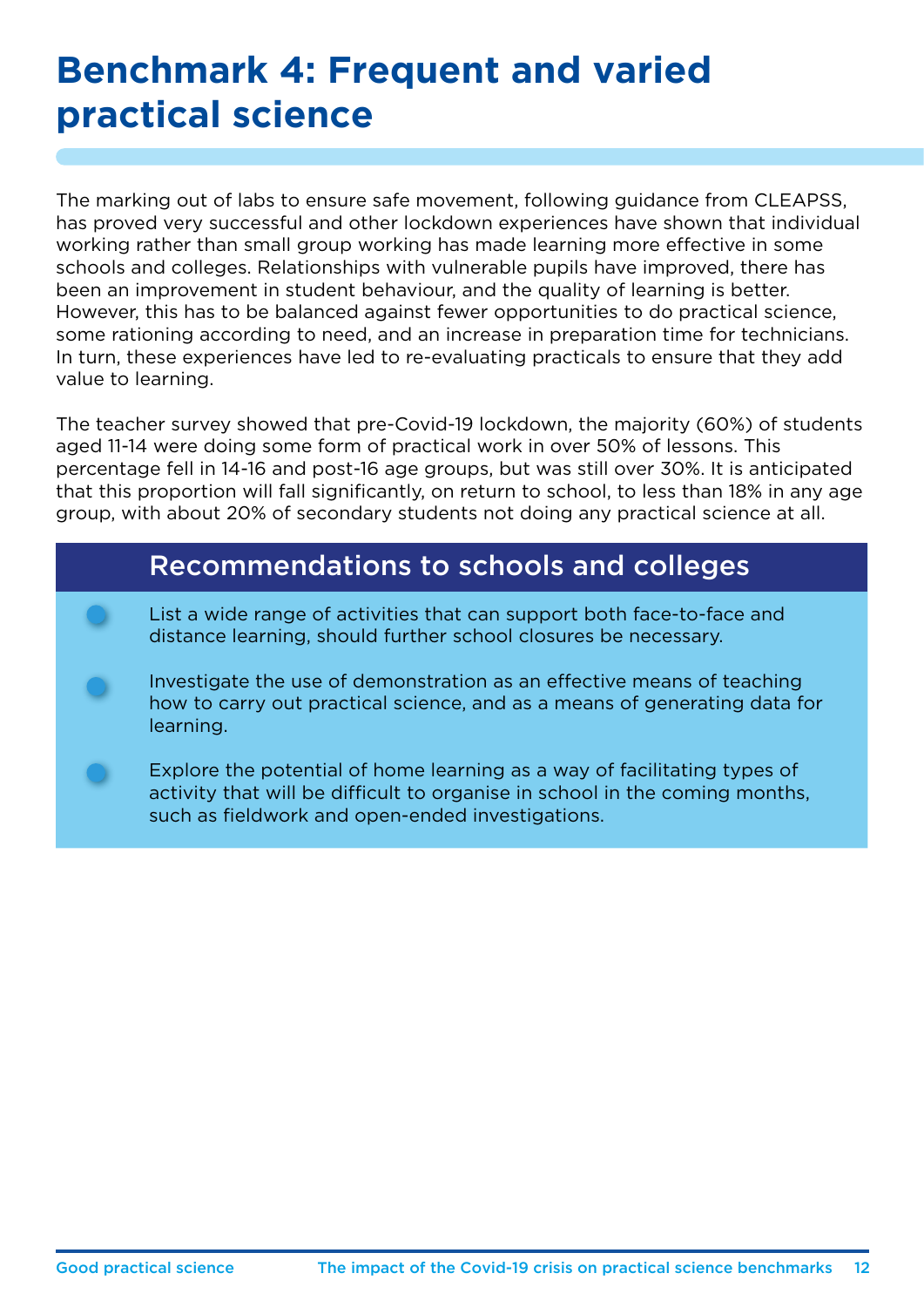# **Benchmark 5: Laboratory facilities and equipment**

*"Schools should have enough laboratories to make it possible for every*  teacher to do frequent practical science safely. Each laboratory should have *sufficient equipment for students to work in small groups.."*

### Rationale

Whilst distance learning, few students will have had access to technical equipment and spaces where they can carry out practical science. Teachers are keen for students to reengage with science learning, and their plans often include the use of practical science for this purpose.

However, following current guidance may mean that many schools and colleges lack adequate space for practical science whilst maintaining social distancing, and lack sufficient equipment for students to work individually. A further concern is the need to restrict unnecessary movement within and between laboratories.

### Discussion comments

- We are ensuring that basic equipment is provided in each laboratory rather than moving things, even considering individualised kits." We are ensuring that basic equipment is provided in each laboratory rather the moving things, even considering individualised kits."<br>We as a tech team have had time to discuss and make plans for projects and
- changes to be made in the prep room to make our working environment more efficient." ''
- We plan to put a demonstration box of equipment in each classroom near the teacher desk so that teachers can continue to show practical activities and techniques whilst reducing unnecessary movement around the room."  $\mathbf{G}$

### **Commentary**

All the teachers in our discussions were following CLEAPSS guidance published during lockdown and they all found it helpful. The need for additional protective equipment was not a major concern as long as teachers had access to PPE in case an emergency arose. One school was considering issuing every student with their own eye protection to overcome problems of sterilisation of eyewear between classes but, in general, few were budgeting for the purchase of additional protective equipment.

Working with small groups of students during lockdown has shown that individual trays of equipment have provided a better learning experience for students than the small group work that has been the norm. Without further expenditure, the implication of this finding is that a major review of the management of practical science will be required.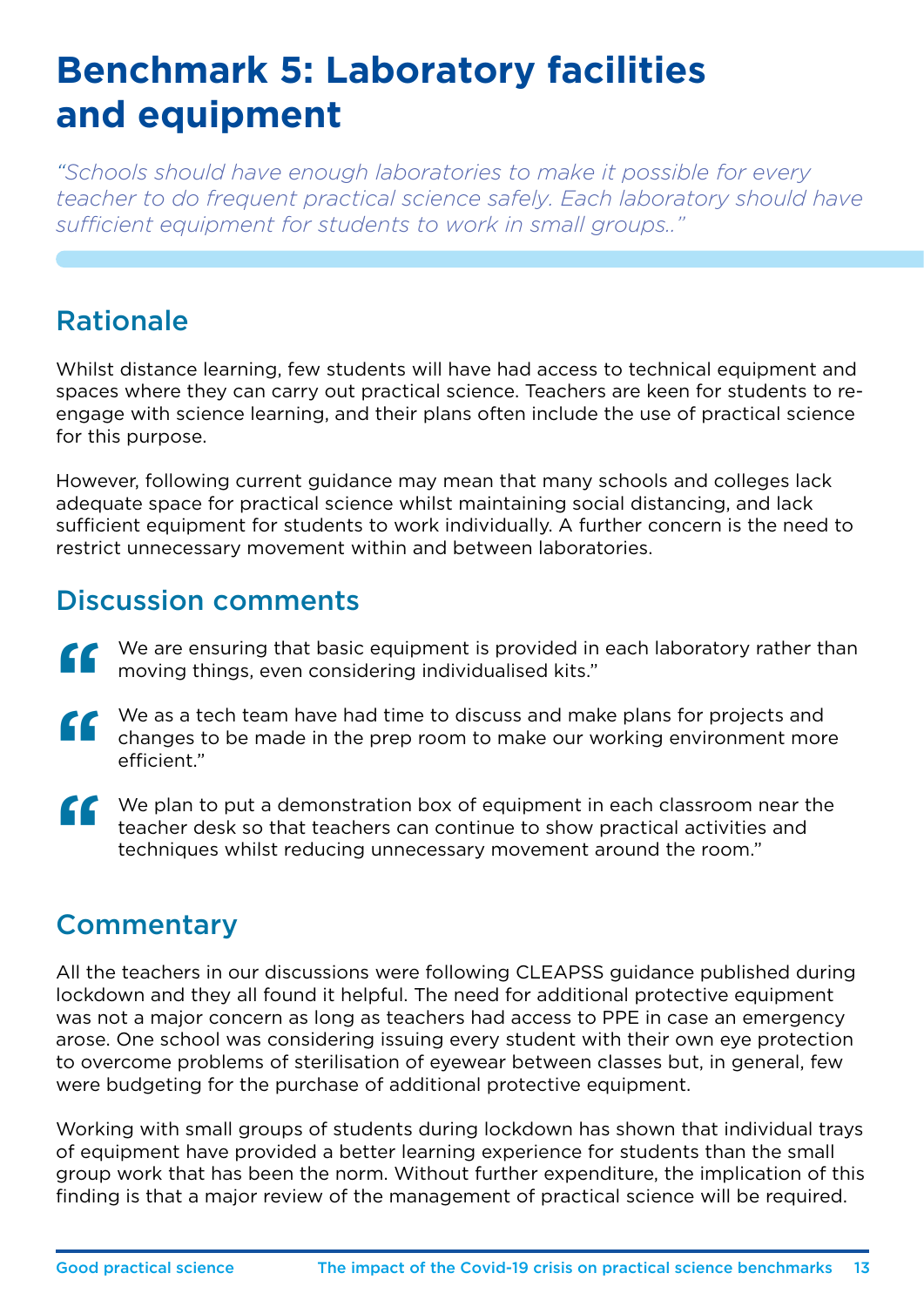# **Benchmark 5: Laboratory facilities and equipment**

There was a consensus that a visualiser has become an essential piece of equipment in every classroom, as it allows students to see a demonstration without having to move from their seats. The same apparatus is also useful for sharing diagrams, model answers, etc.

There was considerable anxiety caused by a lack of clarity and guidance on managing a safe return to schools. About 40% of respondents indicated that their schools and colleges have been unable to plan for the start of next term. Schools and colleges need more clarity over the provision of PPE and its appropriate use, safe distancing in teaching spaces and when providing services in laboratories, provision of additional equipment for practical science, and how equipment and learning materials can be sterilised or quarantined. As the situation continues to evolve, it is important that regularly updated guidance is readily accessible, and is appropriate to audience (senior leaders, teachers, technicians).

The teacher survey revealed that about 50% of teachers had plans in place for conducting practical science with social distancing measures. More (70%) had developed plans to map the curriculum and to sequence work appropriately. Fewer had plans for the use of PPE by staff and pupils, or were able to plan for lab and prep room space with social distancing or to provide equipment for individuals or smaller groups of students.

### Recommendations to schools and colleges

Decide whether visualisers can be provided to support learning. They can broaden the range of teaching approaches and increase the impact on learning of activities such as running demonstrations, analysing data and critiquing conclusions.

Decide whether it is appropriate to provide students with individual trays of equipment for practical science activities. The improvement in learning experiences will need to be offset against careful sequencing of the curriculum and management of equipment.

Share current information between teachers, technicians and senior leaders and adapt plans appropriately as guidance continues to be modified.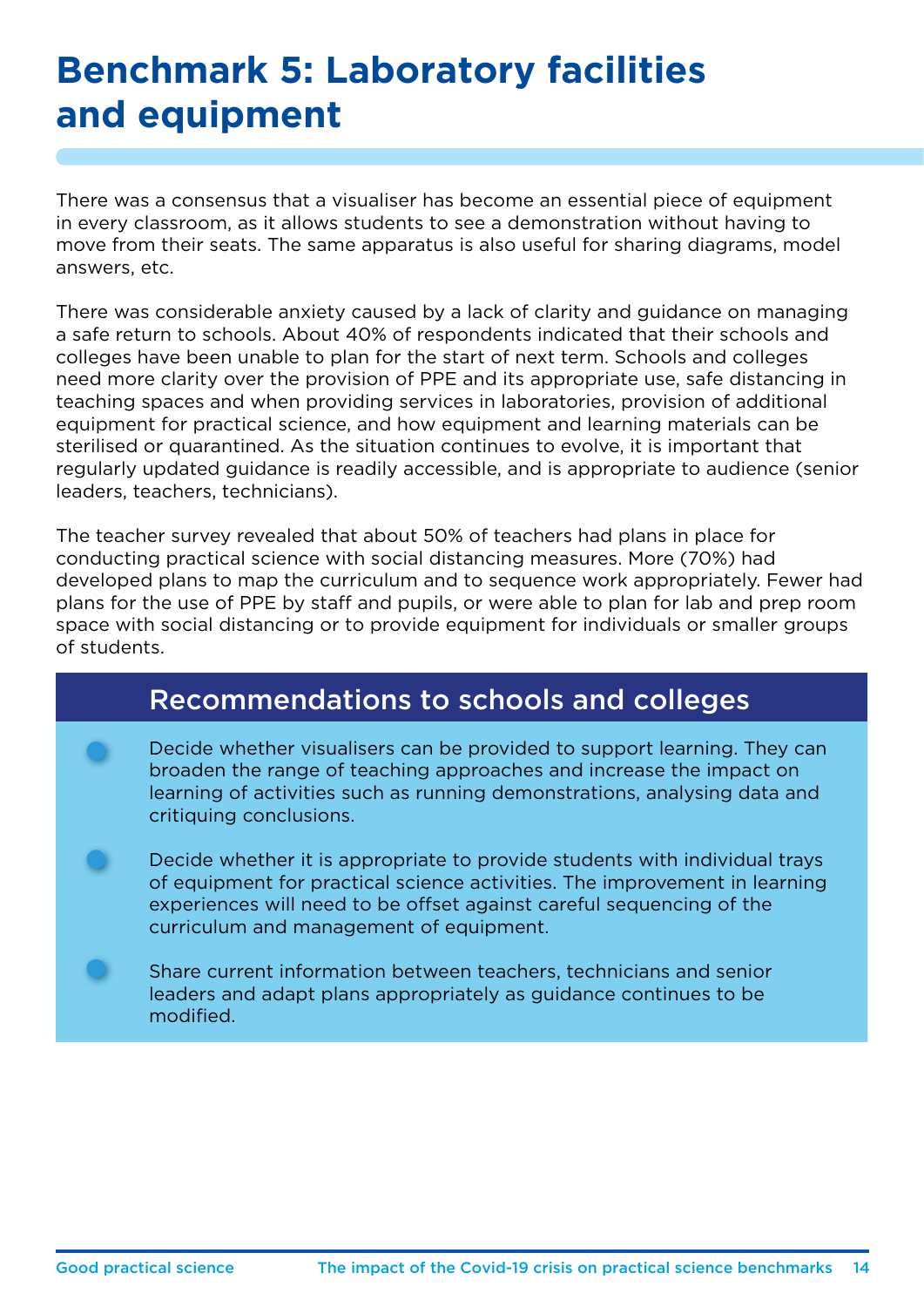# **Benchmark 6: Technical support**

*"Science departments should have enough technical or technician support to enable teachers to carry out frequent and effective practical science."*

### Rationale

Technicians play a key role in enabling students to access safe and effective practical science as well as providing vital support to science teachers. Although many technicians in independent schools were furloughed during lockdown, others in both state and independent schools have continued to be employed whilst students work from home.

In many cases, this has allowed additional time for reorganising teaching and preparation spaces, developing systems to be more efficient when classes return, and this has allowed technicians more time to meet with others or to engage in professional development.

Overall, this could lead to a more efficient and effective working relationship in the future, with technicians playing a significant role in supporting health and safety throughout the school and using their expertise to devise more effective ways of teaching practical science.

#### Discussion comments

- I have done some great online CPD and courses, and I'm looking into RSciTech status."  $\epsilon$
- A chance to have a greater input on the role of the technician and really highlight the skills, especially Health and Safety knowledge, that a technician has. Also having a seat at the table in the discussion as to how a practical experiment could work."  $\epsilon$
- Technicians have been invisible in the school for a long time. Most managers and Senior Leadership Teams don't even know what we do on a day-to-day basis and our role plus all the extra jobs we do as a whole for the school Senior Leadership Teams don't even know what we do on a day-to-day basis and our role plus all the extra jobs we do as a whole for the school. This is the first time that I have seen an increase in communication between Heads and techs and trying to get techs involved in future decisions."

### **Commentary**

Anecdotal evidence received over the past few months has highlighted concerns by school science technicians that, with an anticipated reduction in practical work over the next school year, they may be at risk of redundancy, particularly where they have already been furloughed. If correct, this will be a false economy, in both the short and longer term, which will further increase pressure on teachers.

Replacing an experienced and knowledgeable technician workforce in the future, when attempting to return to normal expectations around practical work, would certainly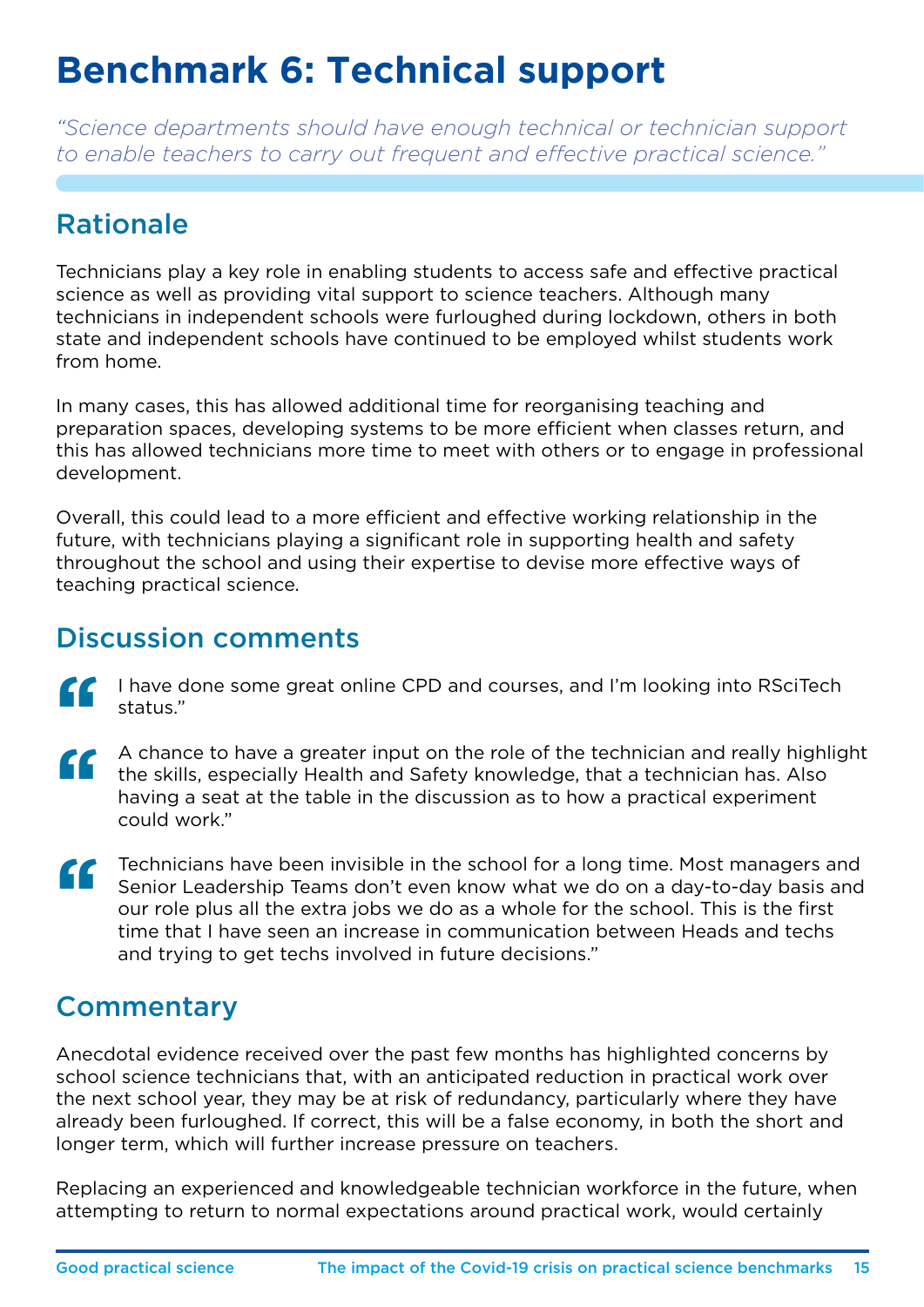### **Benchmark 6: Technical support**

be difficult to achieve. Moreover, the need for technical support will increase on return of students to school this autumn. It is anticipated that more preparation time for equipment will be needed and additional measures will need to be put in place to reduce the risk of transmission of infection amongst children and adults. The additional workload for technicians could limit the quantity of practical work carried out, which in turn could stimulate reviews of the curriculum to ensure that only activities with proven learning benefits are supported.

Over 80% of technician respondents had some concerns over an increased workload or changes to working practices and 25% of technicians anticipate that their workload will not be manageable within their normal hours. In our focus group discussions, it was suggested that this could lead to a rationing of technician support time for each teacher or that other non-technician staff in schools and colleges could be asked to help clean equipment.

#### Recommendations to schools and colleges

Working collectively as a science team, teachers, technicians and a senior leader could:

- Review the curriculum to ensure that planned practical science activities are effective and efficient in the likely limited time available.
- Decide priorities for practical science in terms of classes, activities and managing safety within the science area.
- Review current guidance to identify necessary changes to current workload and laboratory practices.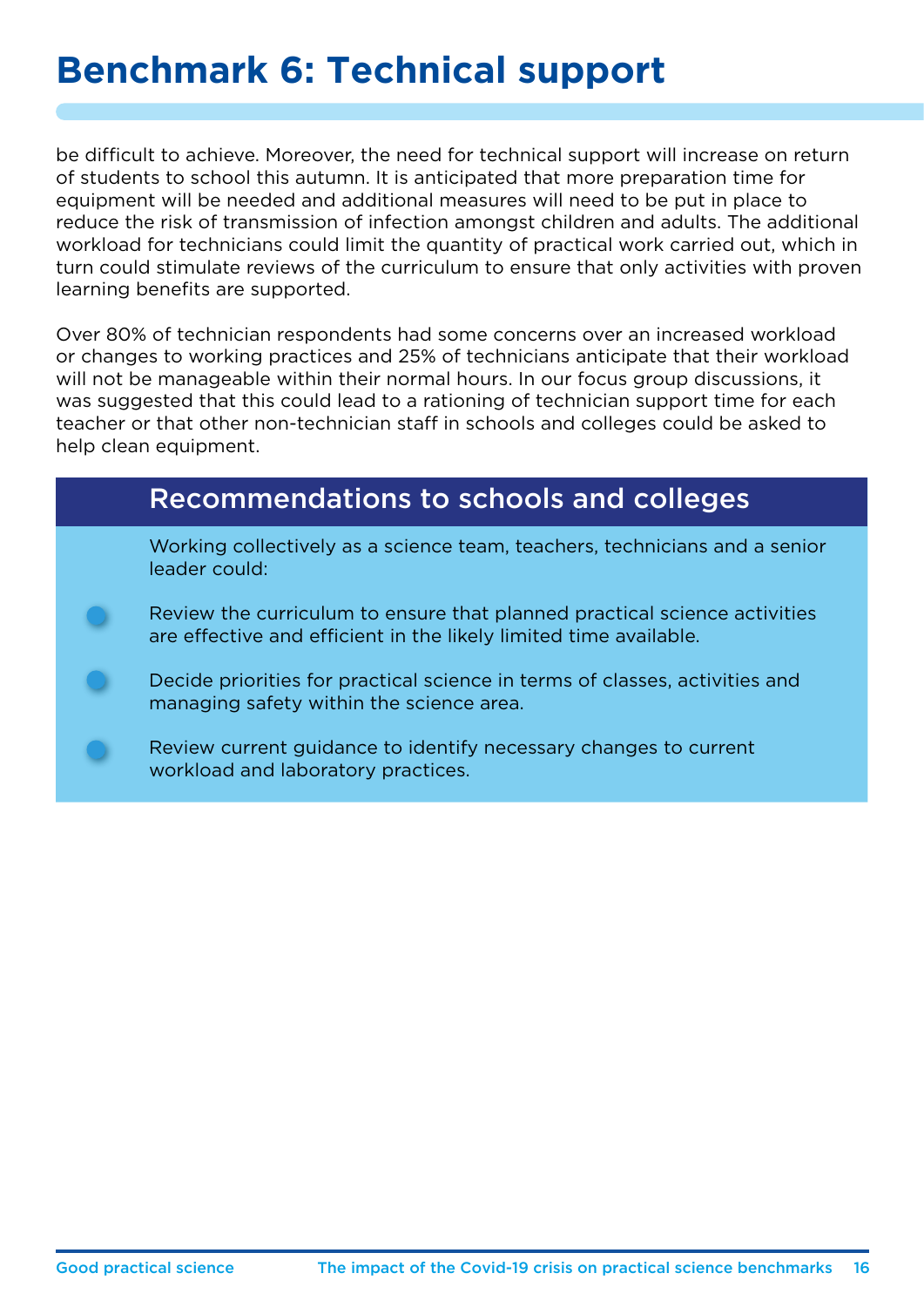# **Benchmark 7: Real experiments, virtual enhancements**

*"Teachers should use digital technologies to support and enhance practical experience, but not to replace it."*

### Rationale

In normal situations, simulations can be a useful way of extending a practical science activity, for example by investigating the effect of changing additional variables or collecting additional data. Video clips are useful for reminding students of practical procedures or for revision purposes.

During home schooling these digital tools have replaced rather than enhanced normal activities, and therefore careful planning is needed to ensure students engage with the material and that the experience contributes to learning science.

### Discussion comments

- It makes a massive difference for children to hear their own teacher's voice in a video clip."  $\epsilon$
- We now have an effective online offering for Key Stages 3 and 4 that will be useful in the future for students out of school through illness etc." ''
- The college has really grabbed the opportunity to launch online live teaching."
- When most children only have access to smart phones rather than laptops, video clips are more effective than simulations at supporting learning." EF<br>Cor "<br>"

### **Commentary**

Home produced resources are more effective than commercially produced material as children respond well to the sight and sound of their own teacher in familiar surroundings and with familiar equipment on video clips. Such clips do not need high production standards, and simple voice overs can be added using conferencing software. Even slide presentations can be enhanced using proprietary software tools that add a video thumbnail of the teacher discussing each slide.

Simulations have been used effectively as instruction tools in some situations, such as microscopy where a good simulation can teach the names of parts of a microscope, how to prepare a slide, how to measure objects under magnification and so on. One teacher suggested that on return to class teaching they would continue to use the simulation coupled with a digital microscope that could present images on a screen. This was considered a more effective introduction to microscopy than previous practice.

The survey results showed that simulations have been used extensively for home schooling. The use of such tools is a potential area for professional development as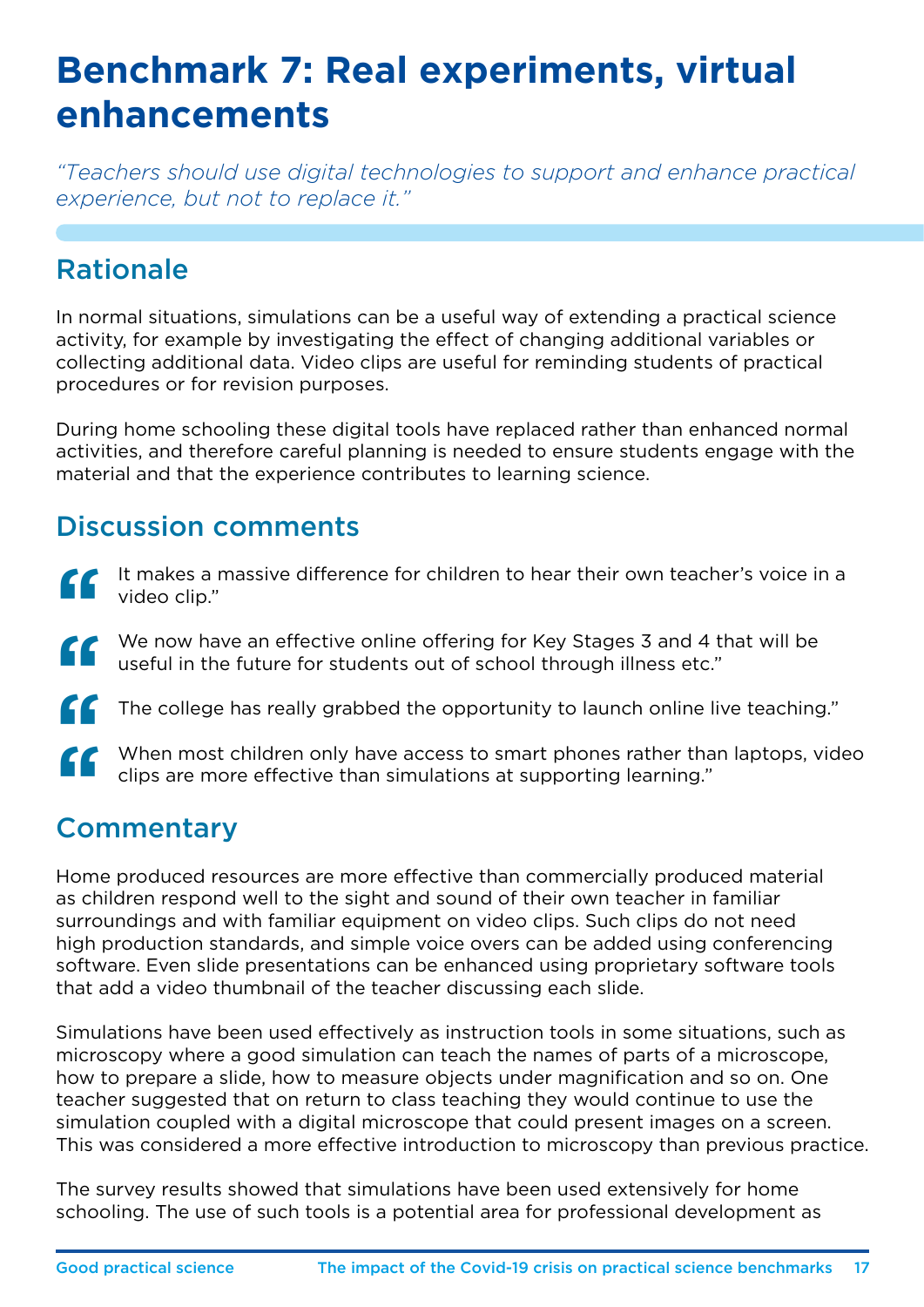### **Benchmark 7: Real experiments, virtual enhancements**

recent research<sup>8</sup> is showing that children' s learning is enhanced considerably by effective teacher dialogue around the use of such activities. However, considerable experience is required to generate learning opportunities from these discussions and guidance for effective demonstrations will be valuable, particularly for less experienced teachers.

It was also pointed out that access to hardware and online connectivity is a significant problem in some areas and for some children.

| <b>Recommendations to schools and colleges</b>                                                                                                                                                                |
|---------------------------------------------------------------------------------------------------------------------------------------------------------------------------------------------------------------|
| Share good practice on how to create digital resources within a sensible<br>timeframe and budget.                                                                                                             |
| Share good practice on how to plan an effective lesson that incorporates<br>digital resources.                                                                                                                |
| Review ease of home access to online digital resources for your students.                                                                                                                                     |
| Look out for ASE's free webinar series during the autumn term, in<br>partnership with Institute of Physics, Royal Society of Biology and Royal<br>Society of Chemistry, with a focus on virtual enhancements. |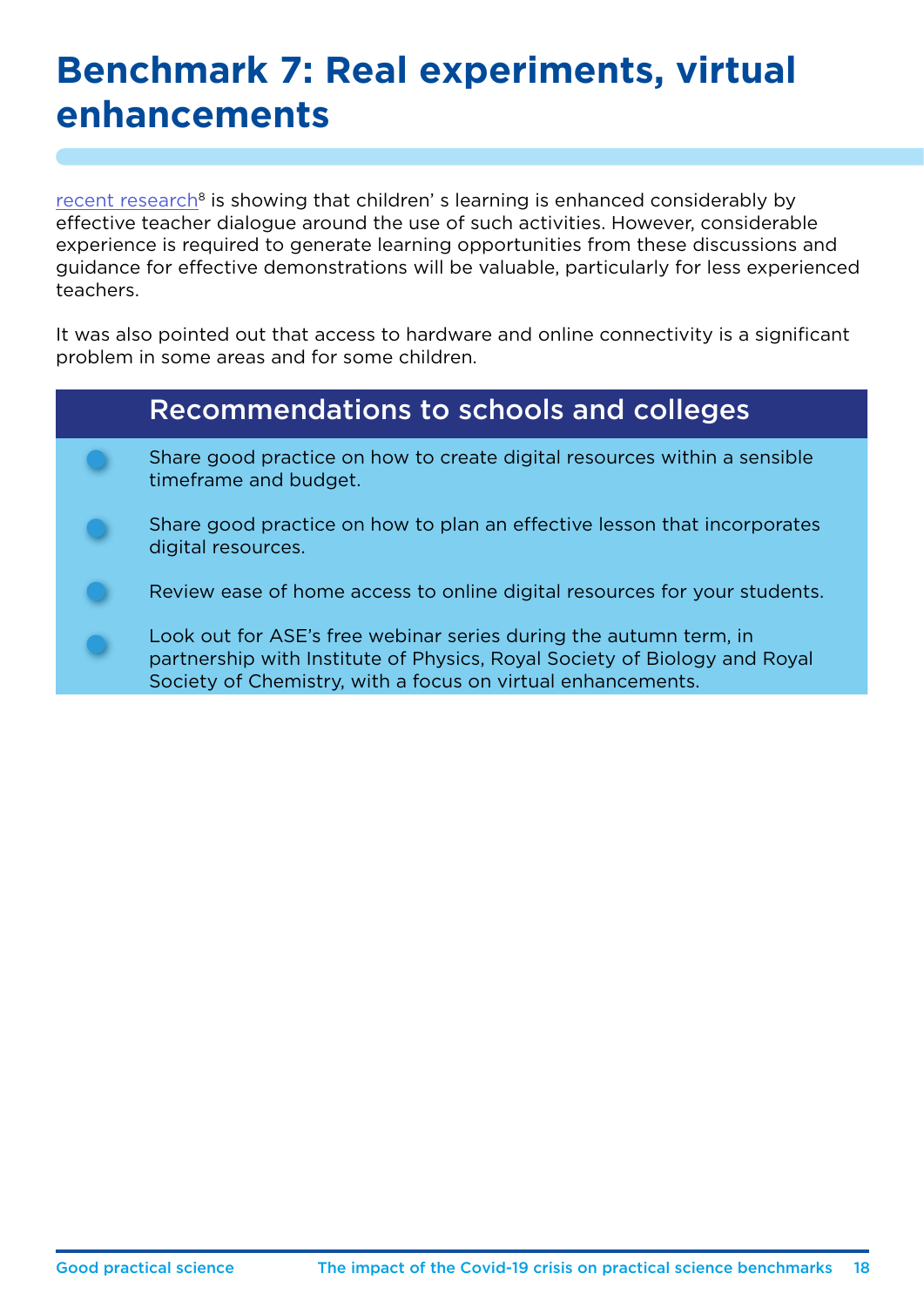# **Benchmark 8: Investigative projects**

*"Students should have opportunities to do open-ended and extended investigative projects."*

### Rationale

Students should have opportunities to do open-ended and extended investigative projects. This is more challenging at home in the absence of teacher interaction and equipment, but is still possible, and a number of organisations provide support and opportunities such as the [OPAL biodiversity survey](http://www.imperial.ac.uk/opal/surveys/biodiversitysurvey/)<sup>9</sup> or Zooniverse's Backyard Worlds [project](http://www.zooniverse.org/projects/marckuchner/backyard-worlds-planet-9)<sup>10</sup>. On returning to school, such projects could be used to offset the Covid-19 related problems around working inside laboratories and sharing equipment.

### Discussion comments

- Enquiry can be taught through any practical activity it does not need a specific type of investigation." a<br>Ca
- We have broken down enquiry skills to be worked on discretely in different practicals but once a term we set a full enquiry investigation. This has been abandoned during lockdown. We spread out the teaching of skills and techniques over five years in normal practice and so disruption caused by this is minimal."  $\mathbf{G}$
- Some investigations have been done at home using simple activities. Some staff need support in setting appropriate types of activity as some have not been well thought out. The better ones involved controlling variables."  $\epsilon$

### **Commentary**

Many students working at home were set investigative projects, and particularly in the 11-14 age range, but also in exam classes. Of the 400 responses in the survey that reported setting some form of practical work for students working at home, 280 classed these as 'experiments' and 160 were classed as 'open-ended investigations'.

These figures represent about double the number of those relating to set tasks within school over the same period. Many teachers had risen to the challenge of planning these activities to ensure that they were 'minds-on' as well as 'hands-on' by requiring students to make decisions about things such as measurement, data collection and the effect of different variables.

On return to school, about 50% of respondents intended to place a big emphasis on teaching the principles of scientific enquiry, which was echoed in discussion with our focus group teachers – there will be opportunities in each practical activity undertaken at home to draw out some aspect of scientific investigation when classes return to school.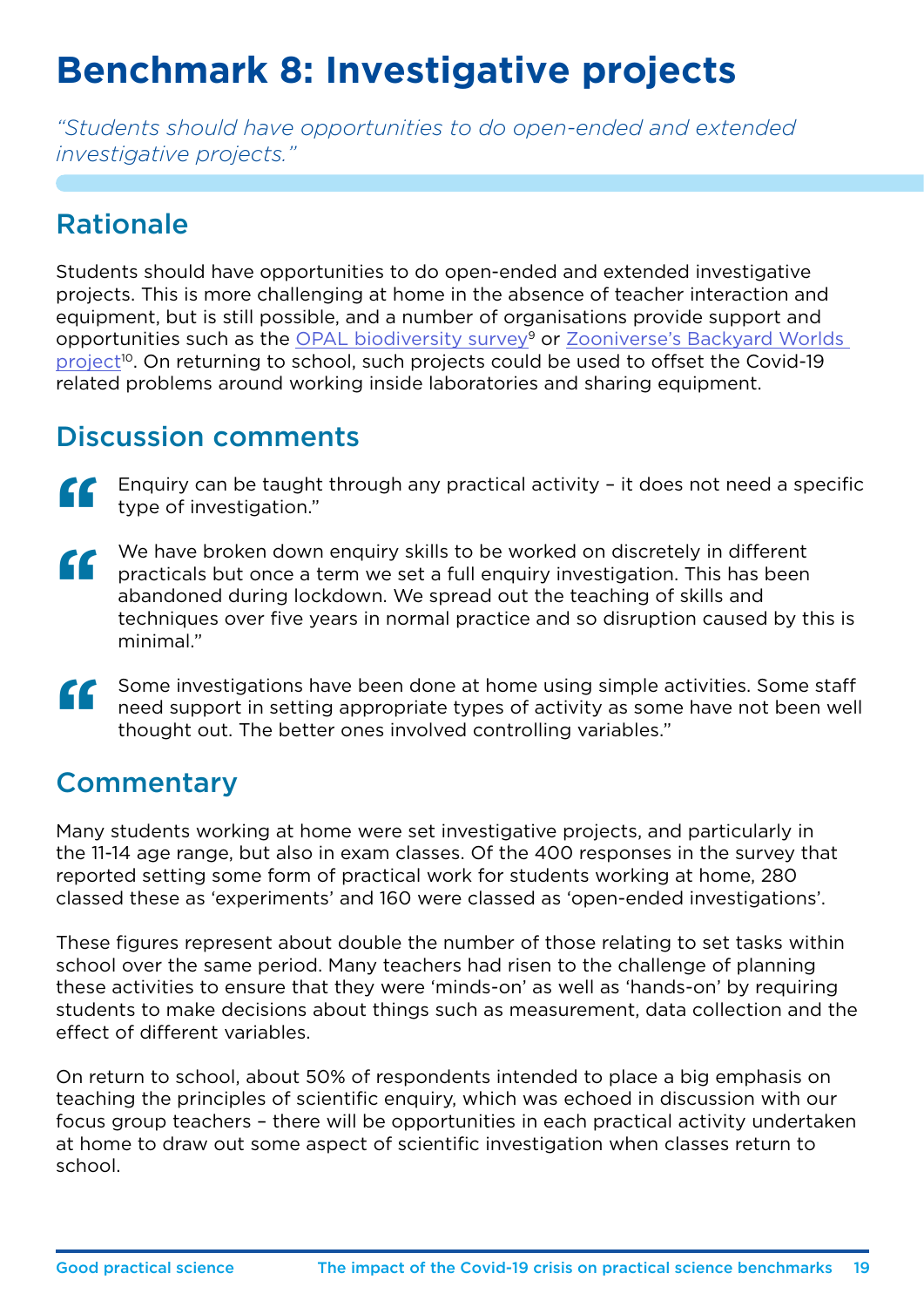# **Benchmark 8: Investigative projects**

### Recommendations to schools and colleges

Discuss with colleagues whether to increase the use of open-ended investigations. These include outdoor science and fieldwork and could be used more frequently in the curriculum to offset some of the difficulties of conducting practical science inside laboratories.

Explore resources such as the British Science Association 'CREST in the Curriculum' or projects such as the Royal Society's 'Partnership Awards Scheme' to support the teaching of open-ended investigations.

Plan a number of investigations that could be effectively carried out at home in case of future school closures.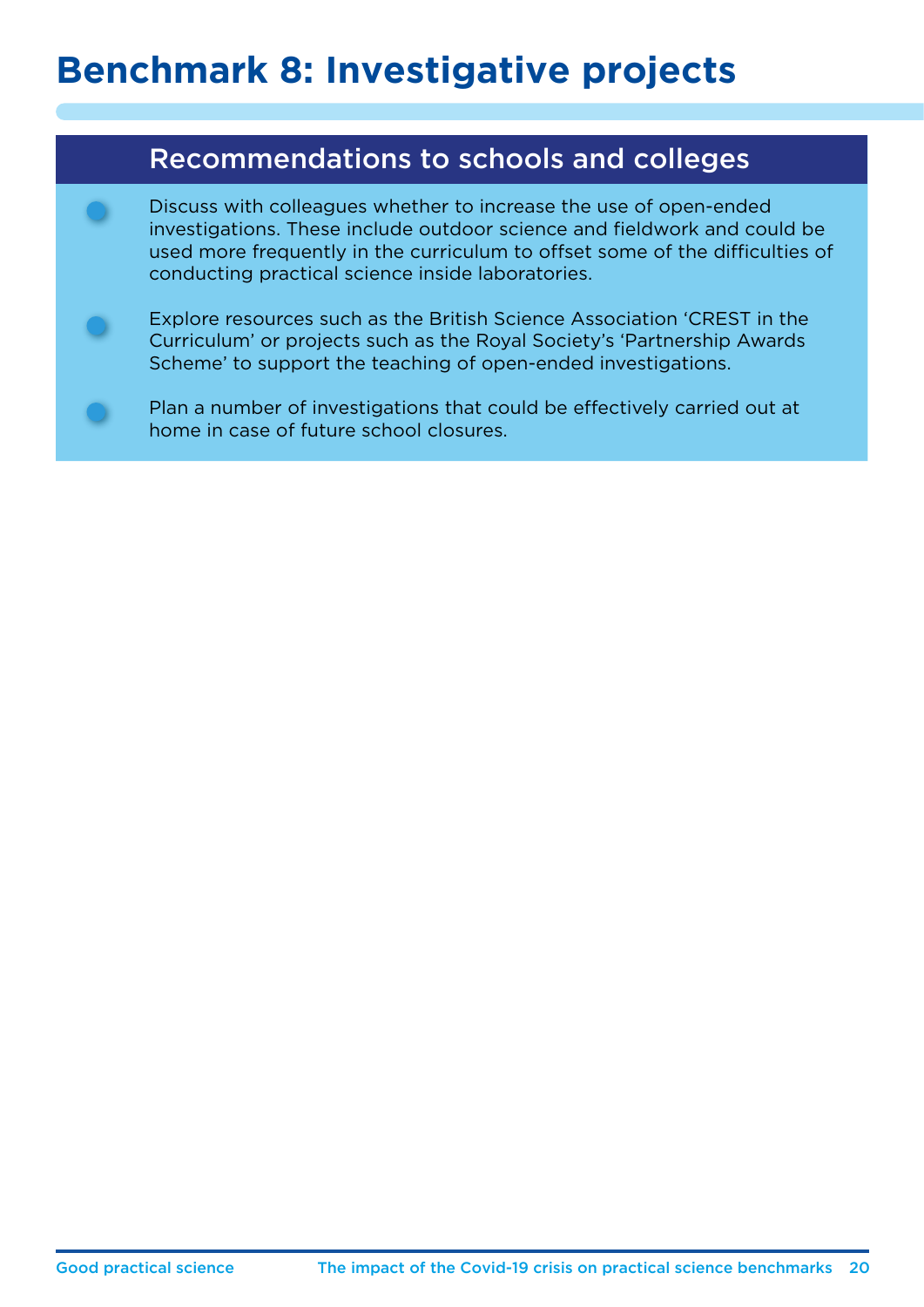# **Benchmark 9: A balanced approach to risk**

*"Students' experience of practical science should not be restricted by unnecessary risk aversion."*

### Rationale

Schools and colleges are good at managing risk within science lessons and make extensive use of guidance produced by organisations such as CLEAPSS and SSERC. Additional support from these organisations since schools and colleges ceased to operate normally on how to teach science 'remotely' has been welcomed. Their guidance on additional measures for a safe return to school are being put in place, as science departments are not be restricted by unnecessary risk aversion.

### Discussion comments

- er<br>Se School leaders need additional guidance for all subjects where equipment is used."
- "<br>" Once schools are back into their routines, there should be guidance so that all school adopt common practices."
- $\epsilon$ The CLEAPSS guidance is adequate. It is absolutely clear. It is the only source of guidance for us in Northern Ireland, as the education department guidance is too variable."

### **Commentary**

The survey of teachers and technicians revealed that, pre Covid-19, a small minority of schools did no practical science with their classes (8% - 11/14, 8% - 14/16, 12% - post 16). There was a marked increase in the numbers anticipating no practical science activity in the term following a return to school (22% - 11/14, 20% - 14/16, 20% - post 16). In some schools, site teams and leadership have instructed that there should be no use of practical resources due to health risks. Science departments are responding to risks in different ways, with some ordering additional eye protection, either to issue personal equipment to students, or due to the time taken to effectively clean and sterilise eye wear. Some schools are considering the purchase of additional textbooks so that books loaned to students can be quarantined without this impacting on other classes.

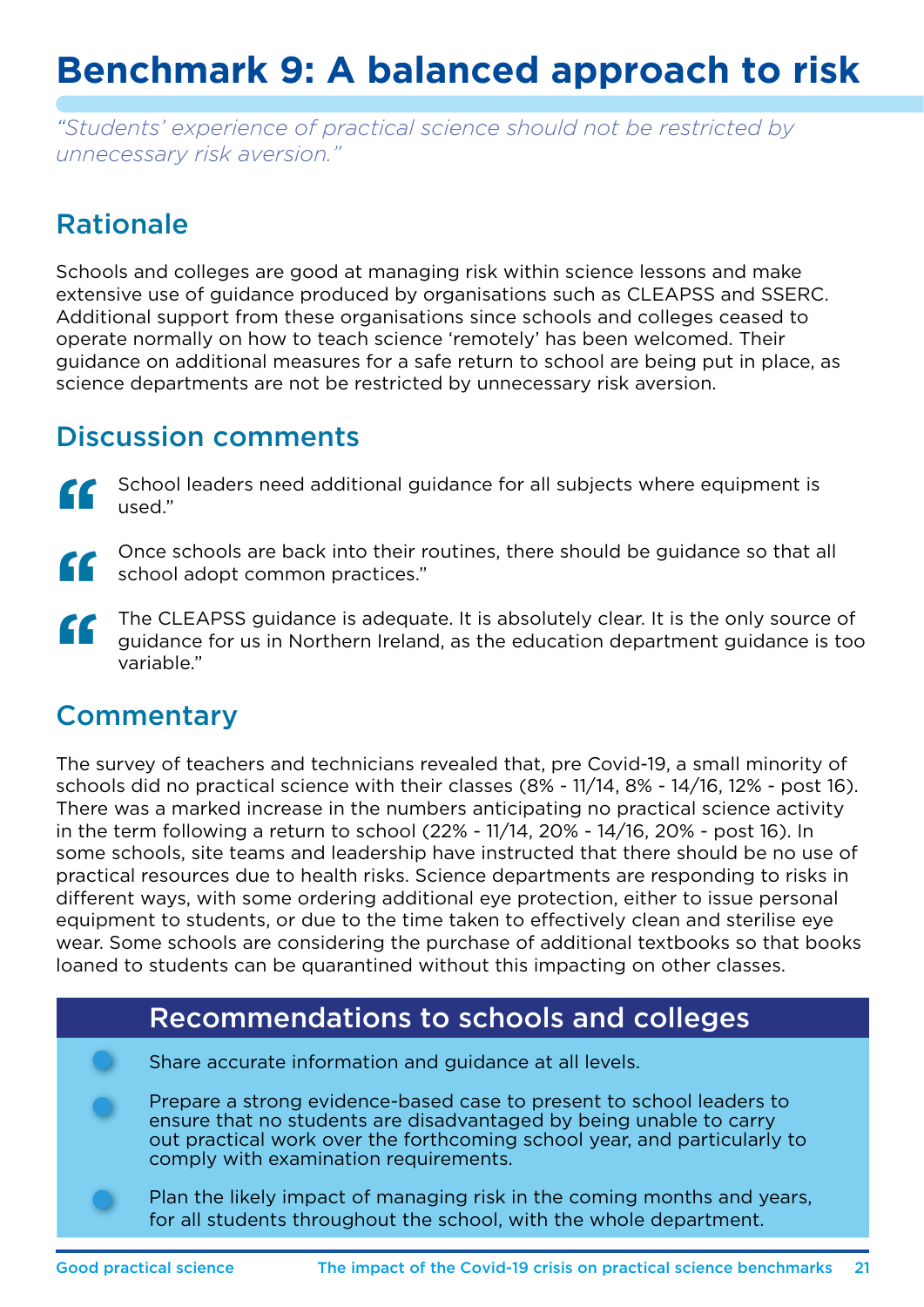# **Benchmark 10: Assessment fit for purpose**

*"Assessment of students' work in science should include assessment of their practical knowledge, skills and behaviours. This applies to both formative and summative assessment."*

### Rationale

Regular individualised feedback is vital for helping teachers plan further learning activities and also for helping students recognise the progress they are making and to give them the confidence to move forward.

Such assessment depends on small-scale social interactions stimulated by observations and discussions that take place when teachers have built a learning relationship with their students and can move freely between groups or individuals.

Such social interactions are inhibited when teaching remotely, as children work at home either online or using more traditional paper-based activities. As schools and colleges begin to return to normal and admit students once more, there will remain in place restrictions on free movement and distancing, which will continue to inhibit social interaction and therefore impede the assessment process that is central to learning.

Teachers need to plan how to provide assessment opportunities for practical science and for other aspects of science teaching, given that normal laboratory interactions may not be possible for some time.

### Discussion comments

- Children want more feedback when working remotely. This can partly be provided by online classroom software, even though there is less teacher / student dialogue."  $\epsilon$
- Google Classroom is good for providing feedback to classes and individuals, and<br>
Google Meets are being used for question and answer sessions. The staff are<br>
adapting to new ways of working." Google Meets are being used for question and answer sessions. The staff are adapting to new ways of working."
- When teachers meet new classes for the first time, they need to build a relationship with individual students. This may become more difficult in future, particularly if remote working continues, and so new ways of building interactions with students may be needed."  $\epsilon$

### **Commentary**

Our expert teachers recognised the importance of informal assessment, and the challenges presented by the current situation. They highlighted the need expressed by their students for feedback in the current situation, and their own concerns about providing informal signals such as facial expressions, nods of the head, auditory signals and body language when teaching remotely. One teacher reported on how much additional time it was taking to provide personalised online written comments to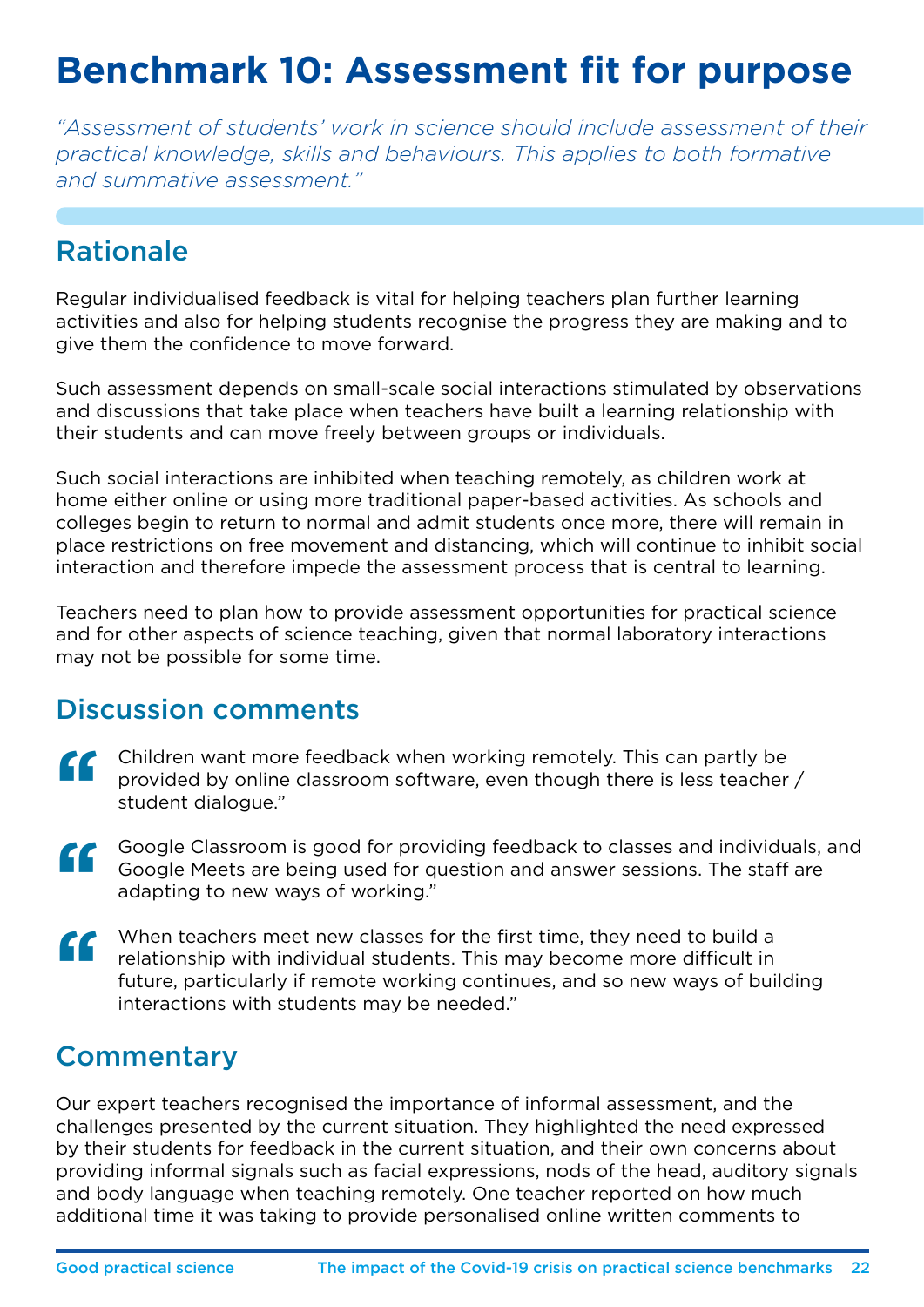students compared to normal practice, but all saw such feedback and assessment as essential for maintaining student progress. On returning to school the situation is likely to improve, but restricted movement around classrooms, and other social distancing measures, mean that informal feedback is probably going to remain a challenge into the future.

In all cases, our expert teachers were using online classroom software to provide feedback to students, and many thought the need for such feedback was greater when students are working remotely than when in the classroom. There was optimism that colleagues were learning new skills and adapting to this change in practice.

In England, this sample of expert teachers were generally confident that assessment of practical skills for GCSE and A-level are manageable and did not expect to have to make significant changes to their current practice. They each had a well thought out policy for summative practical skill assessment in place. However, in Northern Ireland there was concern that the model of practical assessment in use meant that students would be unable to fulfil the requirements and it was suggested that the practical assessment component of GCSE be removed for one year.

#### Recommendations to schools and colleges

- Ensure that your written policy for practical science makes provision for the development and assessment of science skills and techniques over the full period of secondary education.
- Plan further practical science induction activities both for students new to the school and for classes with new teachers. This is to ensure that, in the case of remote teaching being necessary, effective dialogue and feedback may continue.
- Consider the use of online classroom technology as an effective solution to improving communication between staff, students and their parents.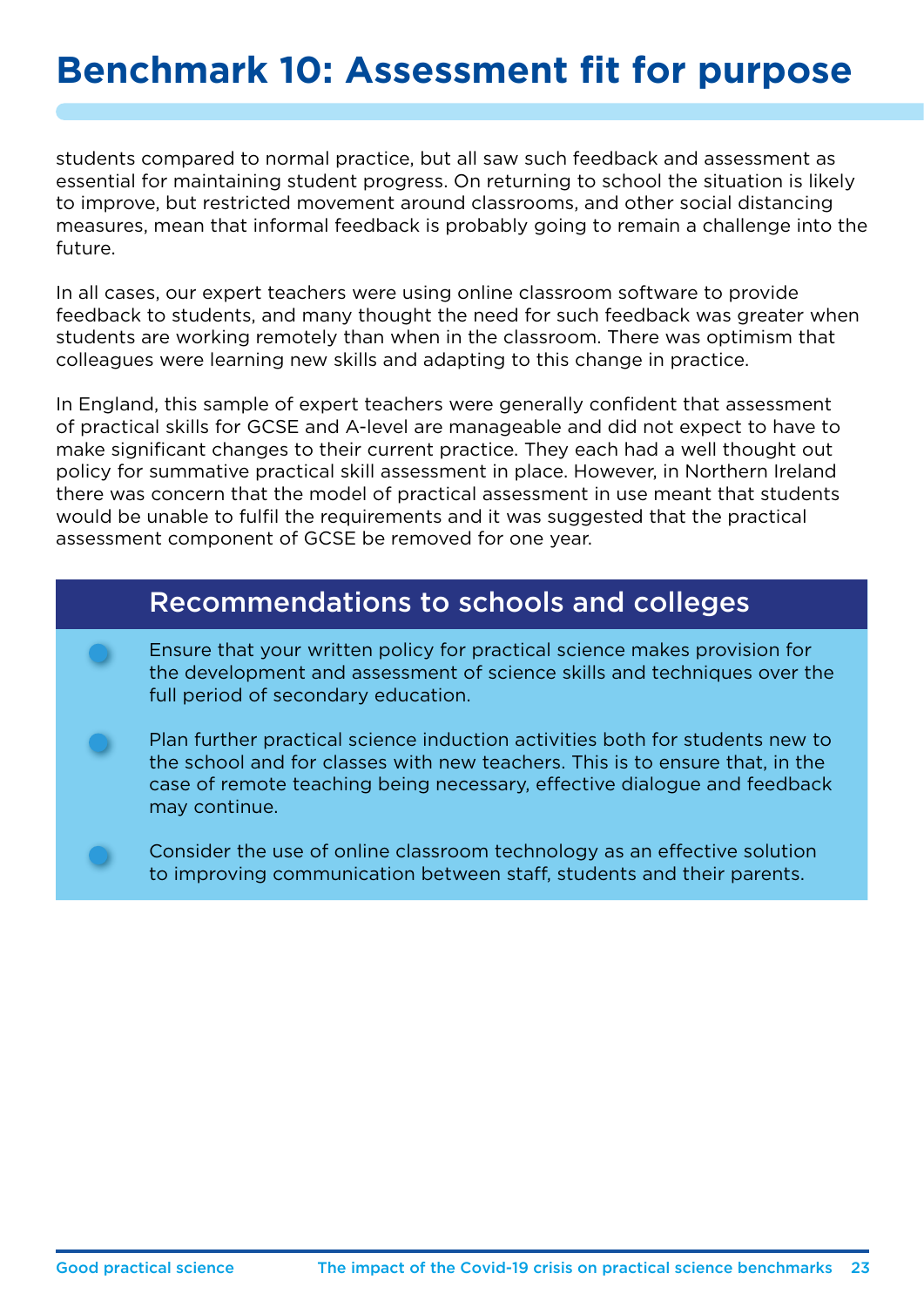# **Recommendations for policy makers and others working in science education**

*The recommendations accompanying each benchmark in this report are intended to support schools and colleges. However, the impact of Covid-19 on practical science also highlights the following recommendations for policymakers and others working in science education, which will be crucial in enabling the benchmarks to be achieved:*

*Clearly signal the value of practical science* – Policymakers should continue to emphasise their commitment to assessed practical science in the longer term. Such messages will serve to remind school and college leaders of the need to ensure that frequent, purposeful and impactful practical work characterises their rich science curriculum offering for all students.

*Increase access to high quality continuing professional development for teachers* in the effective use of demonstrations, simulations and video clips in practical science, alongside student activities, particularly for new and inexperienced teachers who have had little exposure to practical science teaching. Recent professional development activities provided by ASE and others have shown that many of these can be successfully delivered online, avoiding the need for unnecessary travel and face-to-face meetings during the current pandemic.

*Ensure access to expert support and advice* to help teachers to teach science effectively in these testing circumstances, for example how to use demonstrations and simulations for maximum learning benefit. Policymakers should support professional bodies such as ASE to provide further guidance on planning for purposeful practical science and assessing its impact, and to provide opportunities for sharing of expertise. As highlighted in the original Good Practical Science report, all schools and colleges should belong to CLEAPSS or SSERC, either individually or through their local authority or Academy Trust and should use their expert advice to ensure a balanced approach to risk, particularly given the restrictions placed by the current pandemic.

*Level up student access to practical science* – Building on [government](https://www.gov.uk/government/news/new-major-package-to-support-online-learning)  [commitments on laptops for home learning](https://www.gov.uk/government/news/new-major-package-to-support-online-learning)<sup>11</sup>, schools and colleges must be supported to in turn support those students who may be at significant disadvantage if the department decides to make greater use of digital technology for home learning.

*Ensure that practical work remains a key part of assessment in science* – Interim changes to the assessment of practical science through examination should be regarded as such, and messages from policymakers should not inadvertently signal a change in policy about the importance of practical work as experienced directly by students. Any interim arrangements around the A-level Practical Endorsement should be monitored throughout this academic year. Research should be carried out into valid, reliable and manageable ways of assessing practical science given the current pandemic, to help ensure that practical work remains a key element of science education at all levels.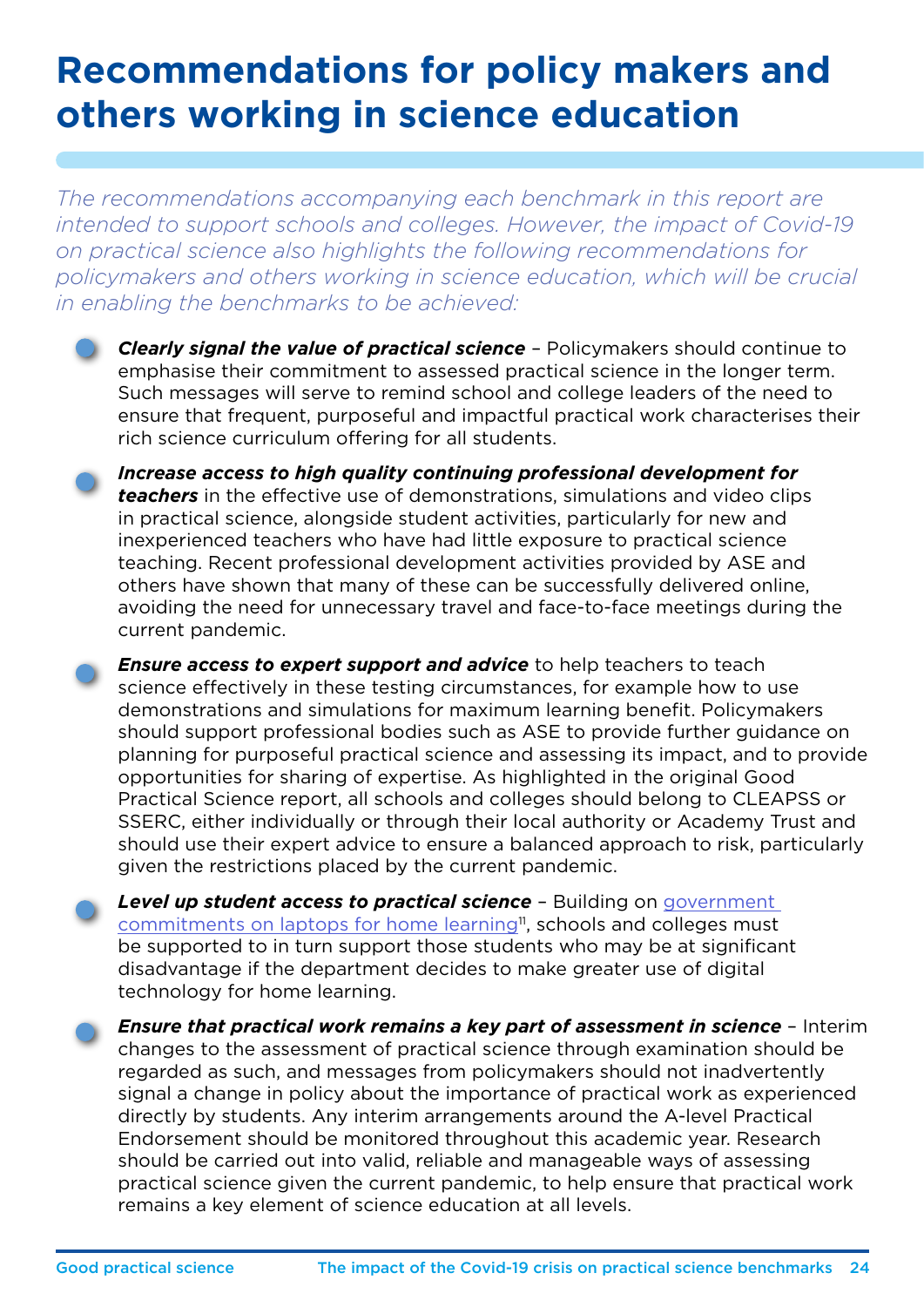# **Recommendations for policy makers and others working in science education**

*Monitor workload and support those at risk of leaving the profession* – It is widely recognised that science teachers and technicians experience heavy workloads. It will be important to monitor workloads and changing work patterns during this academic year and to provide guidance to support those that are experiencing difficulties, for example through frameworks such as the ASE's Science Teacher SOS.

*Value school science technicians* – Technicians play a key role in enabling students to access safe and effective practical science as well as providing vital support to science teachers. As with teachers, technicians will need access to high quality professional development opportunities to adapt to new ways of working in light of Covid-19. Policymakers should also monitor technician numbers in schools and colleges to ensure that any short-term reductions in practical work do not translate into longer-term reductions in this important part of the school and college workforce. Additionally, learning from the Technician Commitment in higher education, consider the feasibility and potential impact of a Technician Commitment for school- and college-based technicians.